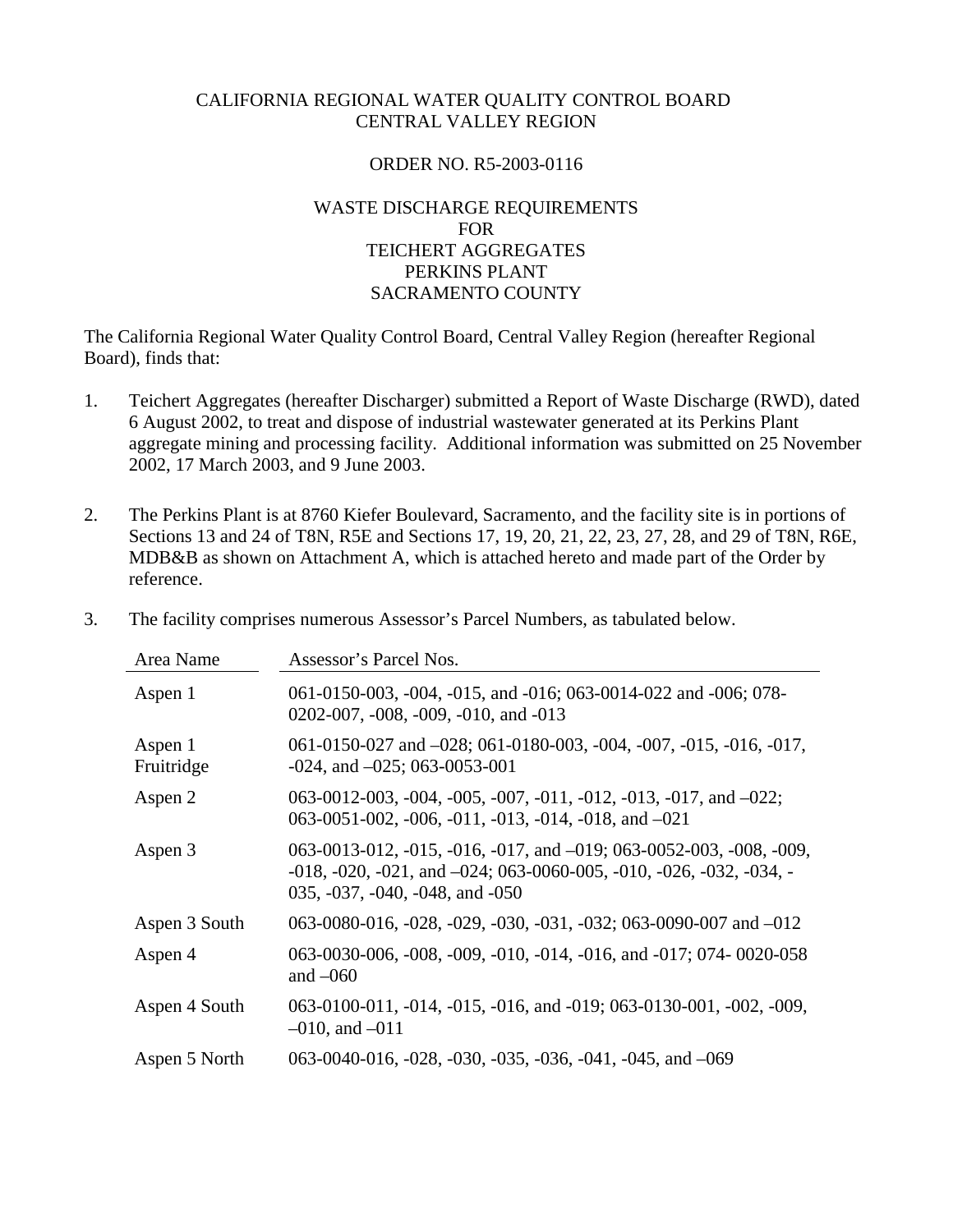| Area Name     | Assessor's Parcel Nos.                                                                                                                                                              |
|---------------|-------------------------------------------------------------------------------------------------------------------------------------------------------------------------------------|
| Aspen 5 South | 063-0170-020 and $-021$ ; 063-0190-014, -015, -018, -021, -025, -027,<br>$-028$ , $-029$ , $-033$ , $-034$ , and $-040$ ; $063-0200-006$ , $-007$ , $-008$ , $-009$ ,<br>and $-010$ |
| Aspen 6       | 063-0400-005, -009, -010, -018, -034, -067, and $-070$ ; 063-0170-001;<br>067-0050-001                                                                                              |
| Lake Park     | 078-0190-013, -028, -032, and $-033$                                                                                                                                                |
| Perkins       | 078-0201-008, -009, -018, and $-019$                                                                                                                                                |
| Watt/Jackson  | 063-0011-054 and 074-0010-069                                                                                                                                                       |

- 4. The land and processing equipment are owned by Teichert Aggregates.
- 5. Order No. 5-01-223, which prescribed requirements for land discharge of aggregate processing wastewater, as well as wastewater generated by concrete ready mix and precast concrete operations, was adopted by the Regional Board on 7 September 2001. This Order is no longer adequate because the Discharger wishes to designate all former, existing, and future excavation areas as potential sediment and wash water disposal areas. Additionally, the precast concrete plant has been moved to another site.
- 6. The Discharger also owns a flood control pump station for the Aspen 6 gravel pit, which is part of the facility. The Aspen 6 pit has been identified as a potential future flood control detention basin. The flood control station discharge was formerly regulated under NPDES Permit No. CA0084191. However, there was no discharge for several years and the pump station is no longer operational. The Regional Board rescinded the NPDES permit on 6 June 2003 at the request of the Discharger.

## **Existing Facility and Discharge**

- 7. The Discharger mines sand and gravel from the Victor Formation, processing an estimated four million tons of aggregate per year. The mining operation will lower the existing land surface an estimated 25 to 35 feet, but excavation is not expected to occur below the water table.
- 8. The facility includes thirteen former, current, and future gravel pits. The facility extends along Jackson Highway from west of South Watt Avenue to Excelsior Road.
- 9. Mining is performed using front-end loaders and self-loading scrapers. The mined ore is transported from the pit to the Prewash Station and then to the Perkins Plant processing area via a conveyor belt. The conveyor from the Aspen 6 pit passes under Bradshaw Road. After the ore is prewashed, it is returned to the conveyor belt and is conveyed under Jackson Road and across the Aspen 2 and 3 sites. The conveyor is equipped with mist nozzles for dust control. Minor overspray from the conveyor infiltrates into the soil.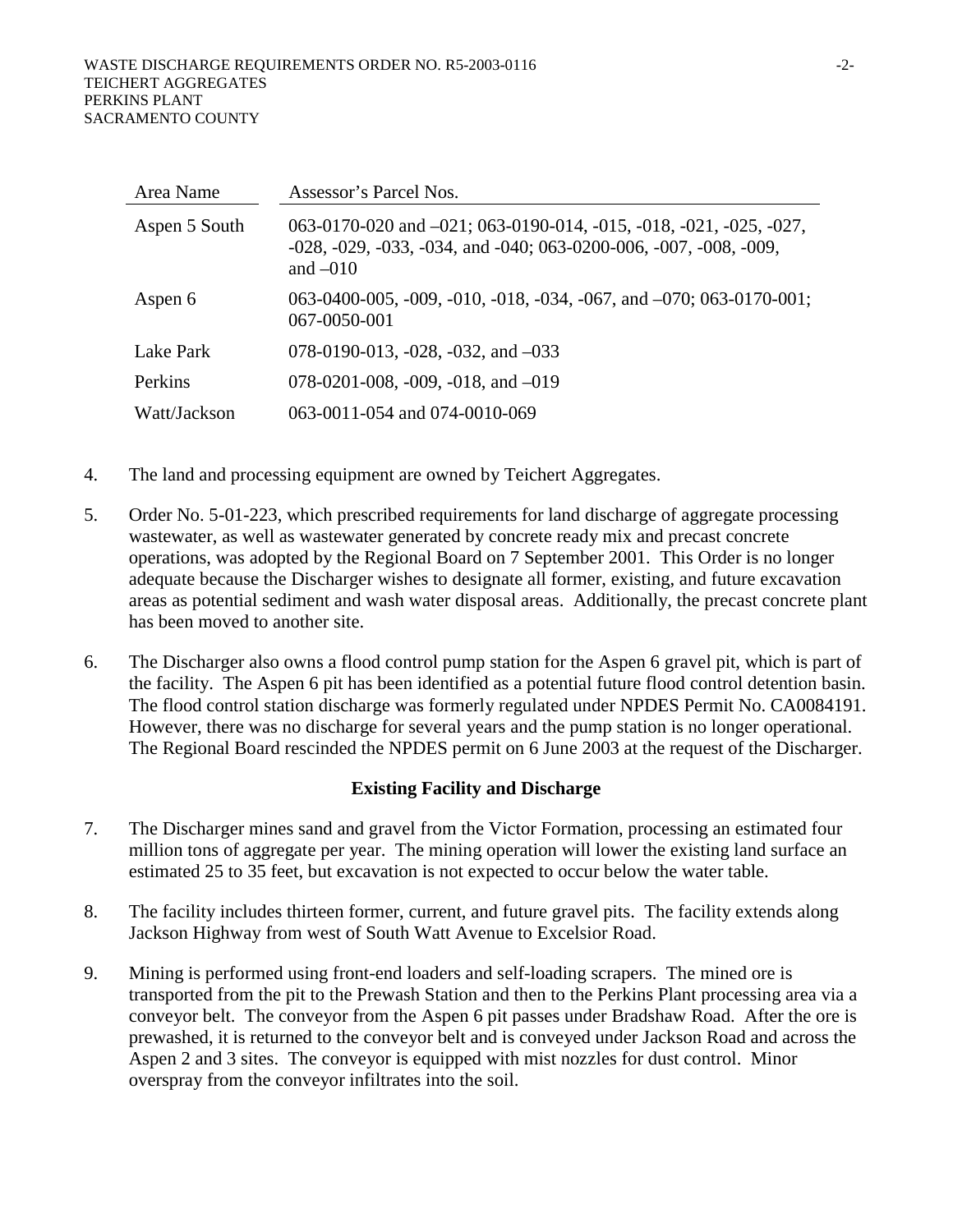- 10. The sand/gravel processing equipment consists of wash screens and bucket wheels, crushers, vibratory screens, and a gold recovery circuit. Gold recovery is performed using only gravimetric methods.
- 11. The Discharger operates two series of settling ponds to recycle aggregate wash water. The locations of the settling ponds may change with time. The current wastewater pond locations are shown on Attachments B and C, which are attached hereto and made part of the Order by reference.
- 12. The first series of settling ponds, known as the Prewash Ponds, is adjacent to Bradshaw Road and Jackson Road in the Aspen 4 gravel pit, as shown on Attachment B. The Prewash Facility washes sand/gravel to remove fines. The wastewater from the prewash operation is discharged to four unlined ponds operated in series for settling and clarification.
- 13. The Prewash Facility uses approximately 3.84 million gallons per day (mgd) of recycled water from the Prewash Ponds. A supply well at Aspen 4 supplies approximately 0.09 mgd of makeup water to the Prewash Facility to replace water lost to evaporation or retained in the gravel. No polymers or other flocculants are used at the Prewash Facility.
- 14. The current capacity of the Prewash Ponds is approximately 258 million gallons. At the current sedimentation rate of 50 to 150 tons per hour, the previous RWD estimated the remaining life of the Prewash Ponds to be approximately four years.
- 15. The second series of ponds, known as the Perkins Plant Ponds, is adjacent to Watt Avenue and Jackson Road in the Perkins gravel pit, as shown on Attachment C. These ponds receive aggregate wash water and previously received wash water from the former precast concrete plant.
- 16. The current capacity of the Perkins Plant Ponds is approximately 107 million gallons and approximately 3.16 mgd is recycled from that system. Although the pond berms are constructed of silt and clay sediment removed from the ponds, they were not constructed as engineered fill. The ponds are currently above the elevation of the surrounding area and seepage or overflow from the ponds could be discharged to Watt Avenue or Jackson Road.
- 17. The Discharger recycles water from the Perkins Plant Ponds using a clarifier. Approximately 3.16 mgd of clarifier effluent is returned to the Perkins Plant water supply tank for reuse. The clarifier also discharges up to 1.92 mgd of fines slurry at 10 to 25 percent solids to four unlined ponds for settling and clarification.
- 18. The Discharger uses polymers and flocculants to enhance solids separation in the clarifier and the Perkins Plant Ponds. The average daily dosage of the anionic polymer, AGGMAX 83950, is approximately 167 pounds per day. A small amount of cationic polymer is also added to increase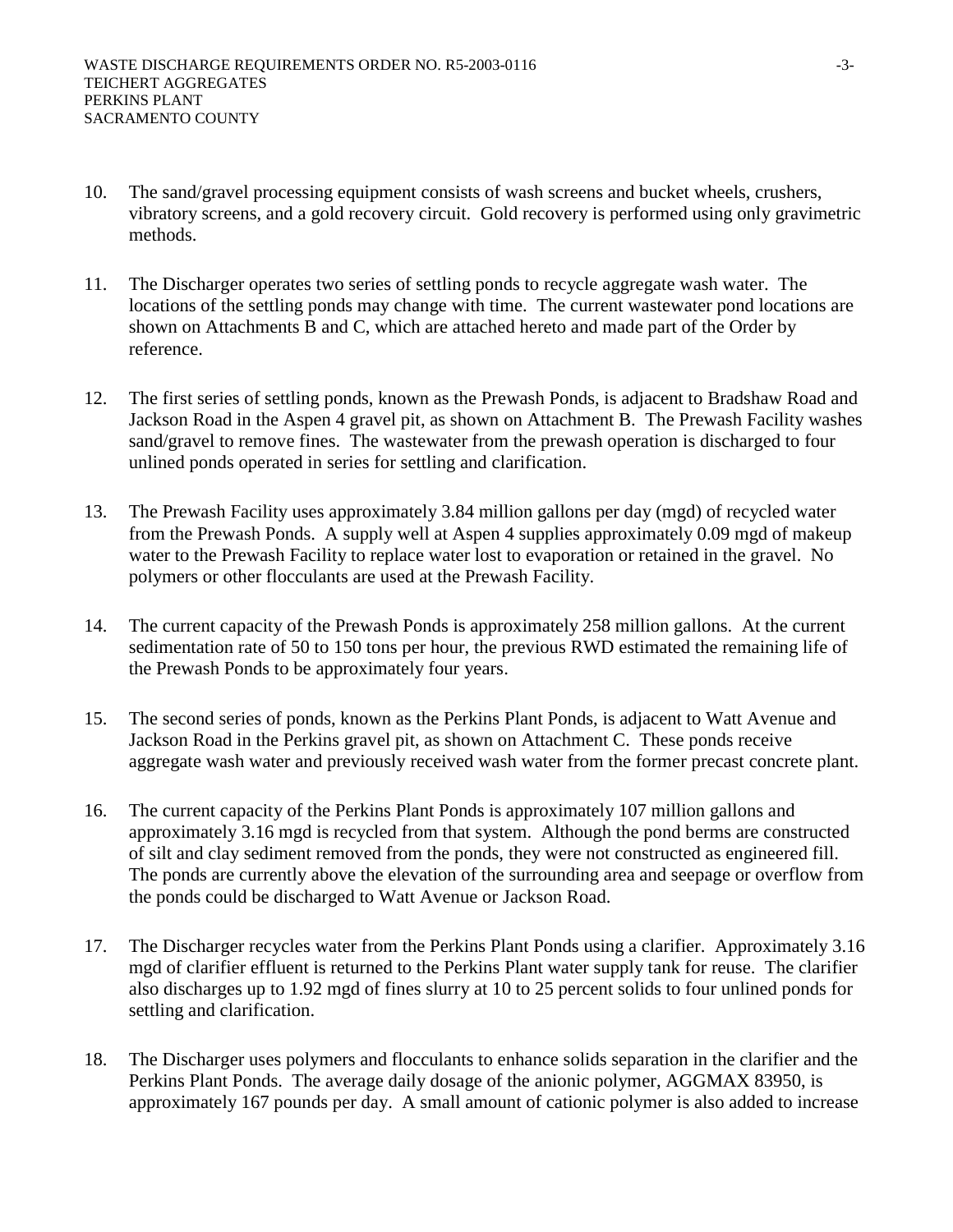the effectiveness of the anionic polymer. The average daily dosage of the cationic polymer, CAT-FLOC 9851 Plus, is approximately 1.3 pounds per day.

19. Order No. 5-01-223 required that the Discharger determine whether the aggregate wash water is a designated waste. The Discharger submitted analytical data to characterize discharges to both the Prewash Ponds and Perkins Plant Ponds in April 2002 and March 2003. The analytical results for samples filtered prior to preservation are presented below, and are contrasted with limits used to implement the applicable water quality objectives for protection of the beneficial uses of the underlying groundwater.

|                               | <b>Analytical Result</b>    |                    |                      |
|-------------------------------|-----------------------------|--------------------|----------------------|
|                               | $(\mu g/L$ except as noted) |                    |                      |
|                               | Prewash                     | Perkins            | <b>Water Quality</b> |
| Constituent                   | Ponds $1$                   | Ponds <sup>2</sup> | Limit $(\mu g/L)$    |
|                               |                             |                    |                      |
| Aluminum                      | 6,000                       | $50$               | 200                  |
| Arsenic                       | $<$ 10                      | $<$ 10             | 0.02                 |
| <b>Barium</b>                 | 32                          | 26                 | 490                  |
| Cadmium                       | $\leq$ 2                    | $\leq$ 2           | 0.07                 |
| Chromium, hexavalent          | 2.6                         |                    | 21                   |
| Chromium, total               | 10                          | $\leq$ 1           | 50                   |
| Copper                        | $<$ 20                      | $<$ 20             | 170                  |
| Iron                          | 5,400                       | < 100              | 300                  |
| Lead                          | $<$ 2                       | $\leq$ 2           | $\overline{2}$       |
| Manganese                     | 30                          | <15                | 50                   |
| Mercury                       |                             | < 0.2              | 1.2                  |
| Nickel                        | $<$ 8                       | < 8                | 12                   |
| Silver                        | $<$ 10                      | <10                | 35                   |
| Vanadium                      | $<$ 20                      | $50$               | 50                   |
| Zinc                          | 21                          | $<$ 20             | 2,000                |
| Total dissolved solids (mg/L) | $1,500^3$                   | 2,200              | 450                  |
| pH (std. units)               | 7.7 to 8.1                  | 7.3                | 6.5 to 8.4           |

-- Not analyzed.

 $\frac{1}{2}$  Average of results for discharge to Prewash Pond 1 and Prewash Pond 4.

 $\frac{2}{3}$  Sample was obtained at discharge from the gravel plant.

 $\frac{3}{4}$  Average of two disparate results.

 $\frac{4}{5}$  Data not averaged.

5 Or the natural background concentration in groundwater, whichever is higher.

With the exception of aluminum and iron in the Prewash Ponds, these data indicate that the gravel processing wastewater does not contain metals at concentrations exceeding water quality objectives. The Chemical Constituents objective prohibits concentrations of chemicals in excess of drinking water Maximum Contaminant Levels (MCLs) adopted by the California Department of Health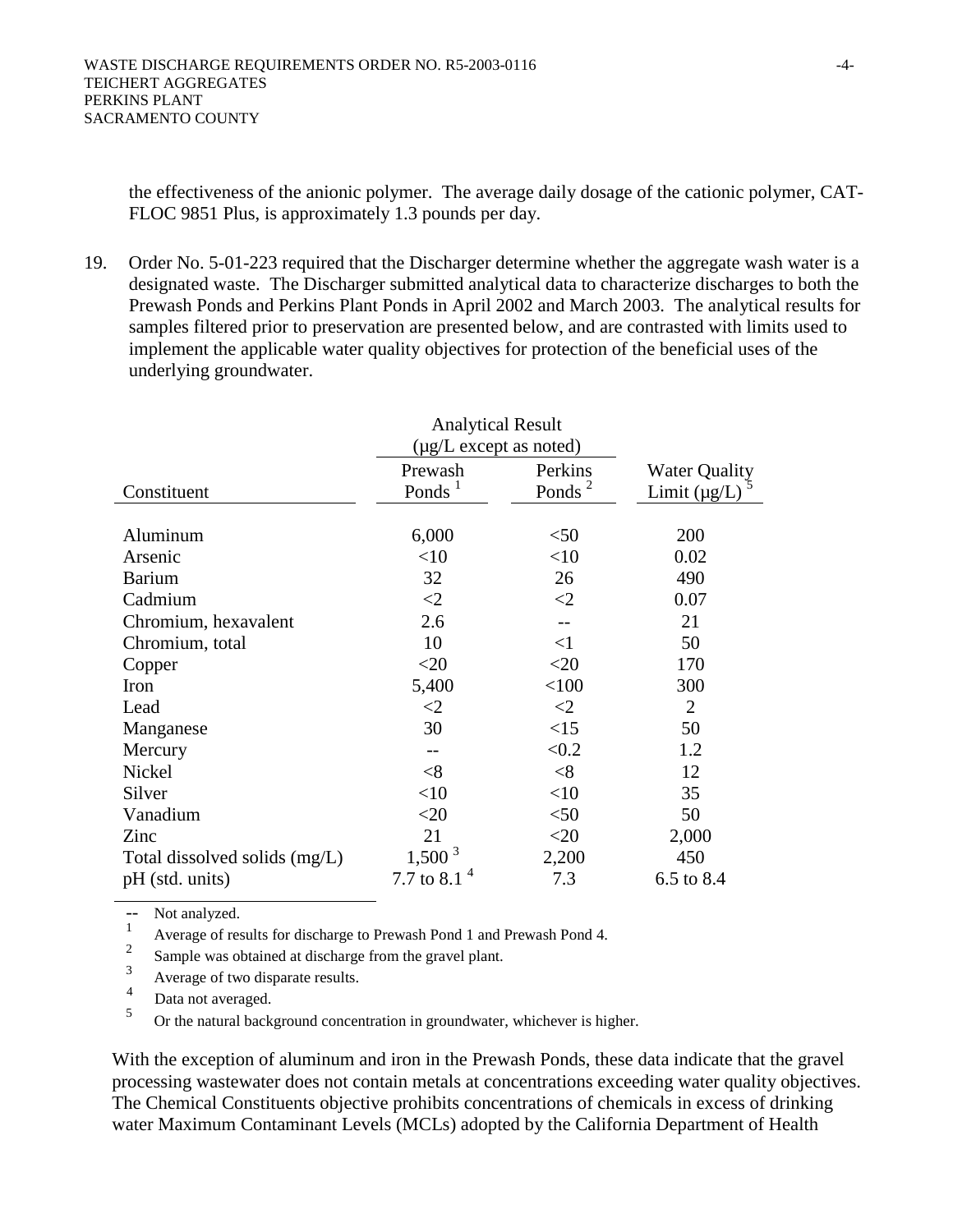Services (DHS) for waters designated as municipal and domestic supply (MUN). Groundwater beneath the facility is designated MUN. The secondary MCLs for aluminum and iron are 200 ug/L (ppb) and 300 ug/L, respectively. The Chemical Constituents objective also prohibits concentrations of chemicals that could impair beneficial uses. Groundwater beneath the facility is also designated a agricultural supply. Additionally, total dissolved solids greatly exceed the recommended water quality limit of 450 ug/L for sprinkler irrigation of sensitive crops (Ayers and Westcot, *Water Quality for Agriculture*, Food and Agriculture Organization of the United Nations, 1985). Because the metals data are based on filtered samples, they represent dissolved concentrations. However, determination of whether the waste will degrade groundwater depends not only on dissolved concentrations, but also on background groundwater quality for those constituents and their mobility in the vadose zone. Although it was required by Order No. 5-01-223, the Discharger did not complete the determination of whether either of these waste streams is a designated waste. Therefore, it is appropriate to require that the Discharger complete both a background groundwater quality study and a designated waste determination study.

## **Other Waste Streams**

- 20. The Discharger also manufactures ready-mix concrete, precast concrete, and asphaltic concrete at the Perkins Plant. Other waste streams include domestic wastewater and wastewater generated at a minerals laboratory.
- 21. The Ready-Mix Plant receives aggregates from the aggregate plant. The aggregates are placed into elevated bins, mixed with Portland cement in a wet permanent mixer, and discharged into transit mixer trucks. The Ready-Mix Plant and truck parking area drains to an unlined pond (the "Ready-Mix Pond"), as shown on Attachment C. The Ready-Mix Pond also receives wastewater from cleaning activities performed at the Ready-Mix Plant. The Discharger uses hydrochloric acid cleaning solution at the Ready-Mix plant.
- 22. The Discharger submitted analytical data to characterize discharge to the Ready-Mix Pond in April 2002 and March 2003 pursuant to the Provisions of Order No. 5-01-223. Additionally Regional Board staff obtained samples of the wastewater in October 2002 as part of an effort to assess the character of concrete plant wash water within the Central Valley Region. Analytical results for filtered and unfiltered samples are presented below, as are numerical limits to implement the applicable water quality objectives for protection of the beneficial uses of the underlying groundwater.

|               |            | Unfiltered Result (Total)<br>$(\mu g/L)$ except as noted) |            | Filtered Result (Dissolved)<br>$(\mu g/L)$ except as noted) |                           |  |
|---------------|------------|-----------------------------------------------------------|------------|-------------------------------------------------------------|---------------------------|--|
| Constituent   | Discharger | Regional<br>Board                                         | Discharger | Regional<br>Board                                           | Water<br>Quality<br>Limit |  |
| Aluminum      |            | 3,000                                                     | < 50       | $<$ 50                                                      | 200                       |  |
| Arsenic       | $50$       |                                                           | <10        | $- -$                                                       | 0.02                      |  |
| <b>Barium</b> | 110        | 300                                                       | 41         | 53                                                          | 490                       |  |
| Cadmium       |            |                                                           |            | $<$ 5                                                       | $0.07\,$                  |  |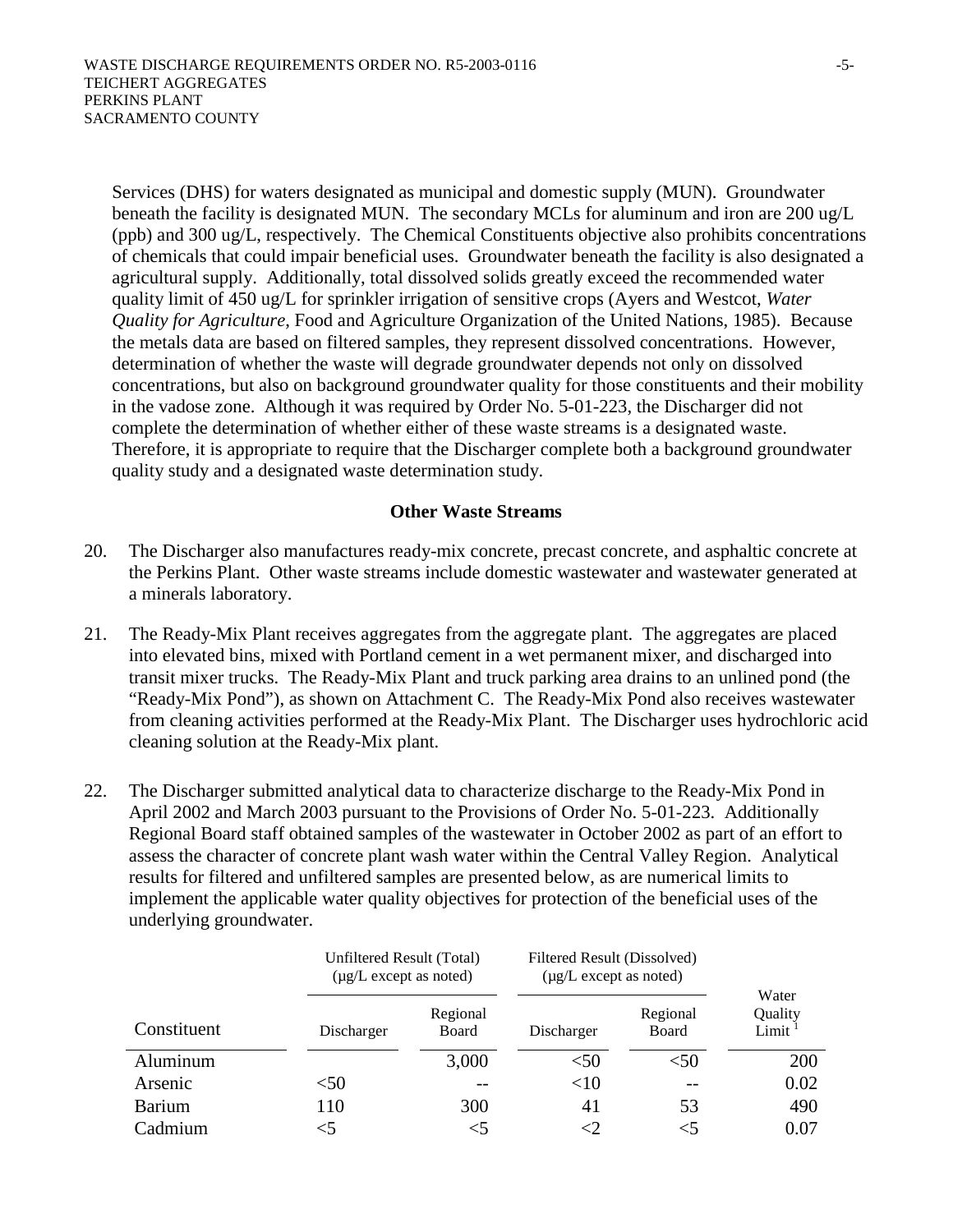|                      | Unfiltered Result (Total)<br>$(\mu g/L)$ except as noted) |                   | Filtered Result (Dissolved)<br>$(\mu g/L)$ except as noted) |                   |                                        |
|----------------------|-----------------------------------------------------------|-------------------|-------------------------------------------------------------|-------------------|----------------------------------------|
| Constituent          | Discharger                                                | Regional<br>Board | Discharger                                                  | Regional<br>Board | Water<br>Quality<br>Limit <sup>1</sup> |
| Chloride             | 28,000                                                    |                   |                                                             |                   | 106,000                                |
| Chromium, hexavalent |                                                           |                   | 12                                                          | 31                | 21                                     |
| Chromium, total      | 27                                                        | 45                | 18                                                          | 33                | 50                                     |
| Copper               | 12                                                        | 20                | $<$ 20                                                      | $<$ 20            | 170                                    |
| Iron                 |                                                           | 3,800             | < 100                                                       | $50$              | 300                                    |
| Lead                 | $<$ 50                                                    |                   | ${<}2$                                                      |                   | $\overline{2}$                         |
| Manganese            |                                                           | 140               | <15                                                         | <10               | 50                                     |
| Mercury              | < 0.2                                                     |                   | < 0.2                                                       |                   | 1.2                                    |
| Molybdenum           | $<$ 20                                                    | <10               | <10                                                         | $<$ 10            | 10                                     |
| Nickel               | $<$ 20                                                    | 20,000            | $<$ 8                                                       | $<$ 20            | 12                                     |
| Silver               | $<$ 5                                                     | <10               | <10                                                         | <10               | 35                                     |
| Thallium             | $50$                                                      | $<$ 200           | <10                                                         | $<$ 200           | 0.1                                    |
| Vanadium             | 37                                                        | 38                | $<$ 50                                                      | 27                | 50                                     |
| Zinc                 | 38                                                        | 82                | $<$ 20                                                      | $<$ 20            | 2,000                                  |
| Nitrate as $NO3$     | 34,000                                                    |                   |                                                             |                   | 45,000                                 |
| Sulfate              | 47,000                                                    |                   |                                                             |                   | 250,000                                |
| pH (std. units)      | 9.84                                                      |                   | 10.7                                                        | 10.7              | $6.5 - 8.4$                            |
| $TDS$ (mg/L)         | 280                                                       |                   | 350                                                         | 330               | 450                                    |

<sup>1</sup> Or the natural background concentration in groundwater, whichever is higher.

- 23. With the exception of hexavalent chromium, these data indicate that metals in the Ready-Mix Plant wash water are present primarily in relatively insoluble forms. Additionally, with the possible exception of hexavalent chromium, the wash water does not appear to contain metals at concentrations exceeding the limiting water quality objectives. However, the pH greatly exceeds the upper limit recommended for protection of agricultural uses of water (Ayers and Westcot, *Water Quality for Agriculture*, Food and Agriculture Organization of the United Nations, 1985) and violates the effluent limitation of the previous Order. Determination of whether the waste will degrade groundwater depends not only on dissolved concentrations, but also on background groundwater quality for those constituents and their mobility in the vadose zone. Although required to do so by Order No. 5-01-223, the Discharger did not complete the determination of whether this waste stream is a designated waste. Therefore, it is appropriate to require that the Discharger complete both a background groundwater quality study and a designated waste determination study.
- 24. The Discharger submitted a water balance for the ready-mix concrete ponds on 11 April 2002. The water balance indicates that the typical recycling rate exceeds the influent flow rate even during periods of low production and highest precipitation (based on the 100-year total annual precipitation). Additionally, excess storm water would be diverted to the Perkins Ponds in the event of an impending overflow from the Ready-Mix Pond. Therefore, imposing a minimum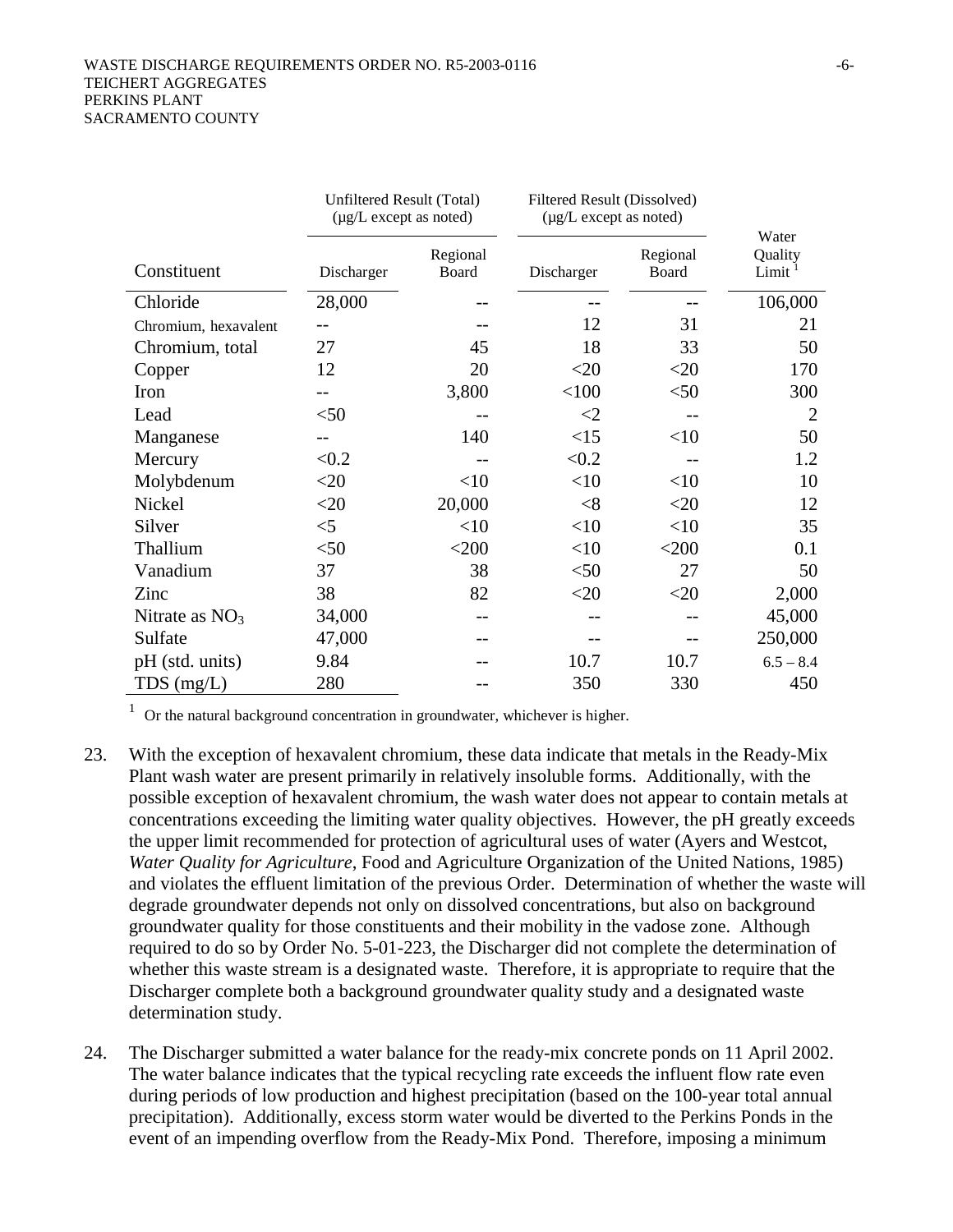freeboard requirement on this pond system should be sufficient to protect water quality, and no flow limitation is necessary.

- 25. The asphalt plant receives aggregates from the aggregate plant, which are placed in elevated bins. Heated asphalt oil is blended with the aggregates to produce asphaltic concrete (AC) products. Petroleum products for AC production are stored in seven underground tanks, and there are two above-ground asphaltic oil tanks and an 8,000-gallon above-ground storage tank for diesel fuel at asphalt plant. There is generally no wastewater discharged from the asphalt plant; however, when the bag house screw auger fails, slurry from the bag house operation is temporarily discharged to the Perkins Plant ponds.
- 26. Domestic wastewater is discharged to eight septic systems, which were permitted by the Sacramento County Environmental Health Division, as summarized below.

| Location                            | Septic Tank<br>Volume | <b>Effluent Disposal System</b> |
|-------------------------------------|-----------------------|---------------------------------|
| <b>Office Trailer</b>               | $1,000$ gallons       | Two 35-foot seepage pits        |
| Precast Plant Office (former house) | <b>Unknown</b>        | Two 35-foot seepage pits        |
| Ready-Mix Plant                     | $1,500$ gallons       | Five 25-foot seepage pits       |
| <b>Minerals Laboratory</b>          | Unknown               | Two 35-foot seepage pits        |
| <b>Quality Assurance Laboratory</b> | <b>Unknown</b>        | Unknown                         |
| <b>Scale House</b>                  | <b>Unknown</b>        | <b>Unknown</b>                  |
| Precast Yard                        | Unknown               | <b>Unknown</b>                  |
| <b>Rock Plant</b>                   | Unknown               | Unknown                         |

Chemical toilets are provided for site visitors and employees in remote areas of the facility.

- 27. The Discharger operates a minerals laboratory at the Perkins Plant to assay gold from drill cuttings. The assay extraction methods formerly included leaching and chemical amalgamation using mercury, aluminum nitrate, and nitric acid. Beginning in about 2001, the Discharger's employees were notified not to discharge wastes from assay testing to the septic system, and assay extraction was discontinued prior to 2003. Currently, no chemical testing or separation techniques are used on-site, and no chemical lab waste is generated.
- 28. Order No 5-01-223 required that the Discharger characterize the waste sludge and effluent from the minerals laboratory septic system. The Discharger reported that there was no sludge present at the time of sampling, but did obtain a sample of scum from the septic tank. The analytical results for samples from the septic tank effluent and scum are tabulated below.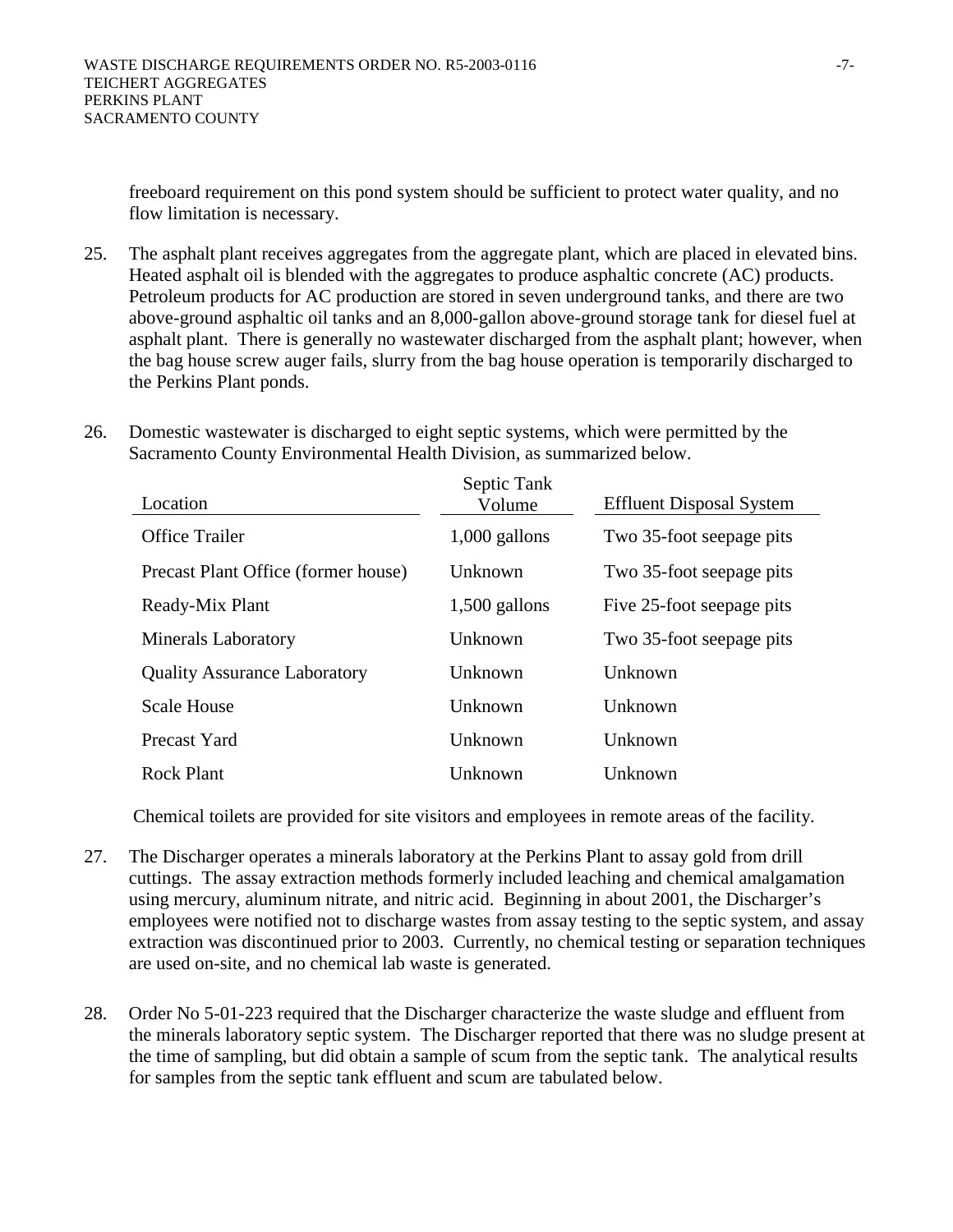| Constituent      | Reported<br>Concentration<br>$(\mu g/L)$ | Water Quality Limit <sup>1</sup><br>$(\mu g/L)$ |
|------------------|------------------------------------------|-------------------------------------------------|
| Arsenic          | $<$ 50                                   | 0.02                                            |
| <b>Barium</b>    | 220                                      | 490                                             |
| Cadmium          | $<$ 5                                    | 0.07                                            |
| Calcium          | 71,000                                   | <b>NA</b>                                       |
| Chromium (total) | 15                                       | 50                                              |
| Copper           | 45                                       | 170                                             |
| Lead             | $50$                                     | 2                                               |
| Magnesium        | 15,000                                   | <b>NA</b>                                       |
| Mercury          | 2,700                                    | 1.2                                             |
| Nickel           | $<$ 20                                   | 12                                              |
| Potassium        | 16,000                                   | <b>NA</b>                                       |
| Silver           | $\leq$ 5                                 | 35                                              |
| Sodium           | 31,000                                   | 20,000                                          |
| Thallium         | $50$                                     | 0.1                                             |
| Vanadium         | $<$ 20                                   | 50                                              |
| Zinc             | 120                                      | 2,000                                           |
| Nitrate          | 11,000                                   | 45,000                                          |
| <b>TDS</b>       | 400,000                                  | 450,000                                         |
| pH (std. units)  | 7.4                                      | 6.5 to 8.4                                      |
| Alkalinity       | 380,000                                  | <b>NA</b>                                       |
|                  |                                          |                                                 |

Septic Tank Effluent Analytical Results

NA No limit available.

<sup>1</sup> Or the natural background concentration in groundwater, whichever is higher.

|               | Leachable<br>Concentration<br>(WET Citrate Buffer), |                     | Total<br>Concentration |             |
|---------------|-----------------------------------------------------|---------------------|------------------------|-------------|
| Constituent   | (mg/L)                                              | $STLC$ <sup>1</sup> | (mg/Kg)                | <b>TTLC</b> |
| Arsenic       | 0.59                                                | 5.0                 | <10                    | 500         |
| <b>Barium</b> | 6.4                                                 | 100                 | 39                     | 10,000      |
| Cadmium       | < 0.05                                              | 1.0                 | ${<}1$                 | 100         |
| Chromium      | 0.12                                                | $5^3$               | 3.8                    | 2,500       |
| Copper        | < 0.05                                              | 25                  | 35                     | 2,500       |
| Lead          | < 0.5                                               | 5.0                 | <10                    | 1,000       |
| Mercury       | 0.0046                                              | 0.2                 | 140                    | 20          |

Septic Tank Scum Analytical Results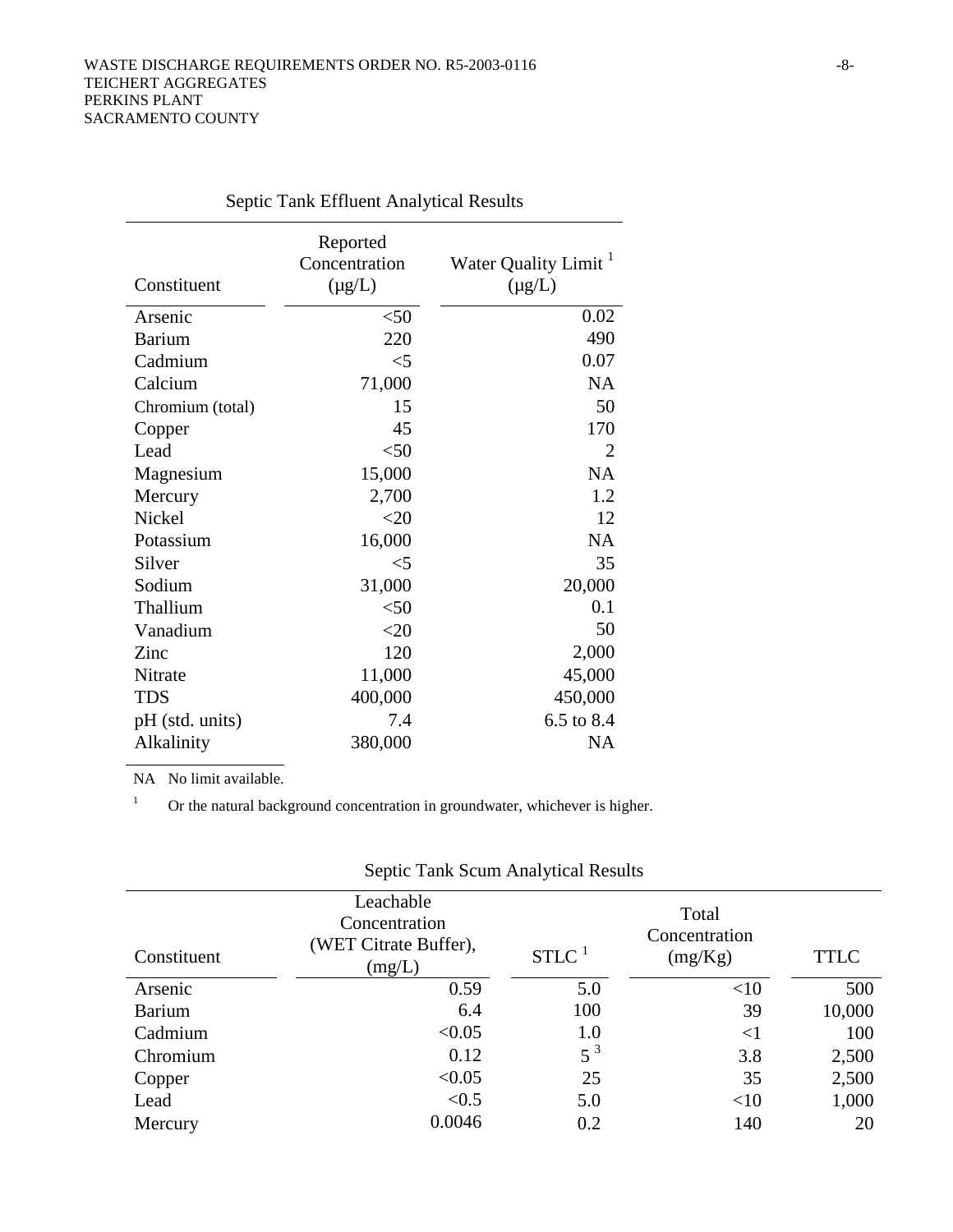| Constituent | Leachable<br>Concentration<br>(WET Citrate Buffer),<br>(mg/L) | $STLC$ <sup>1</sup> | Total<br>Concentration<br>(mg/Kg) | <b>TTLC</b> |
|-------------|---------------------------------------------------------------|---------------------|-----------------------------------|-------------|
| Nickel      | < 0.2                                                         | 20                  | $\leq$ 4                          | 2,000       |
| Silver      | < 0.05                                                        | 5                   | ${<}1$                            | 500         |
| Thallium    | < 0.50                                                        | 7.0                 | <10                               | 700         |
| Vanadium    | 0.20                                                          | 24                  | $\leq$ 4                          | 2,400       |
| Zinc        | 18                                                            | 250                 | 230                               | 5,000       |

#### Septic Tank Scum Analytical Results

<sup>1</sup> Soluble threshold limit concentration for hazardous waste (Title 22, CCR, Section 66261.24).

 $\frac{2}{3}$  Total threshold limit concentration for hazardous waste (Title 22, CCR, Section 66261.24).

Without being differentiated, presumed to be present as hexavalent chromium.

- 29. Based on the mercury results, it appears that the septic tank effluent may be properly classified as a designated waste The Chemical Constituents objective of the Basin Plan prohibits concentrations of chemicals in excess of drinking water Maximum Contaminant Levels (MCLs) adopted by the California Department of Health Services (DHS) for waters designated as municipal and domestic supply (MUN). The primary MCL for mercury is 2 ug/L. The Toxicity objective also prohibits concentrations of chemicals harmful humans, plants, or animals. In the case of mercury in groundwater, the Toxicity objective is expressed as the California Public Health Goal (PHG), which is 1.2  $\mu$ g/L. Determination of whether the waste will degrade groundwater depends not only on dissolved concentrations, but also on background groundwater quality for those constituents and their mobility in the vadose zone. Although required to do so by Order No. 5-01- 223, the Discharger did not complete the determination of whether this waste stream is a designated waste. Therefore, it is appropriate to require that the Discharger complete both a background groundwater quality study and a designated waste determination study.
- 30. Based on analytical result for mercury, the septic tank scum that was sampled and tested in 2002 is properly classified as hazardous waste. The Discharger states that lab wastes are no longer generated at the Minerals Laboratory and that the septic tank was pumped out after the samples were collected in 2002. However, because the source of mercury in the septic tank effluent has never been identified, it may still be present in the building plumbing or septic tank. Therefore, it is appropriate to require that the Discharger verify that the laboratory sinks are no longer connected to the septic system (or investigate and eliminate potential mercury sources within the building plumbing), monitor septic tank effluent for mercury for a determinate period, and investigate the seepage pit for residual contaminants that might degrade groundwater quality.
- 31. Order No. 5-01-233 also required that the Discharger characterize the waste ore or "black sand" (illeminite and magnetite) resulting from the gold classification system. The analytical results for samples of these wastes are tabulated below.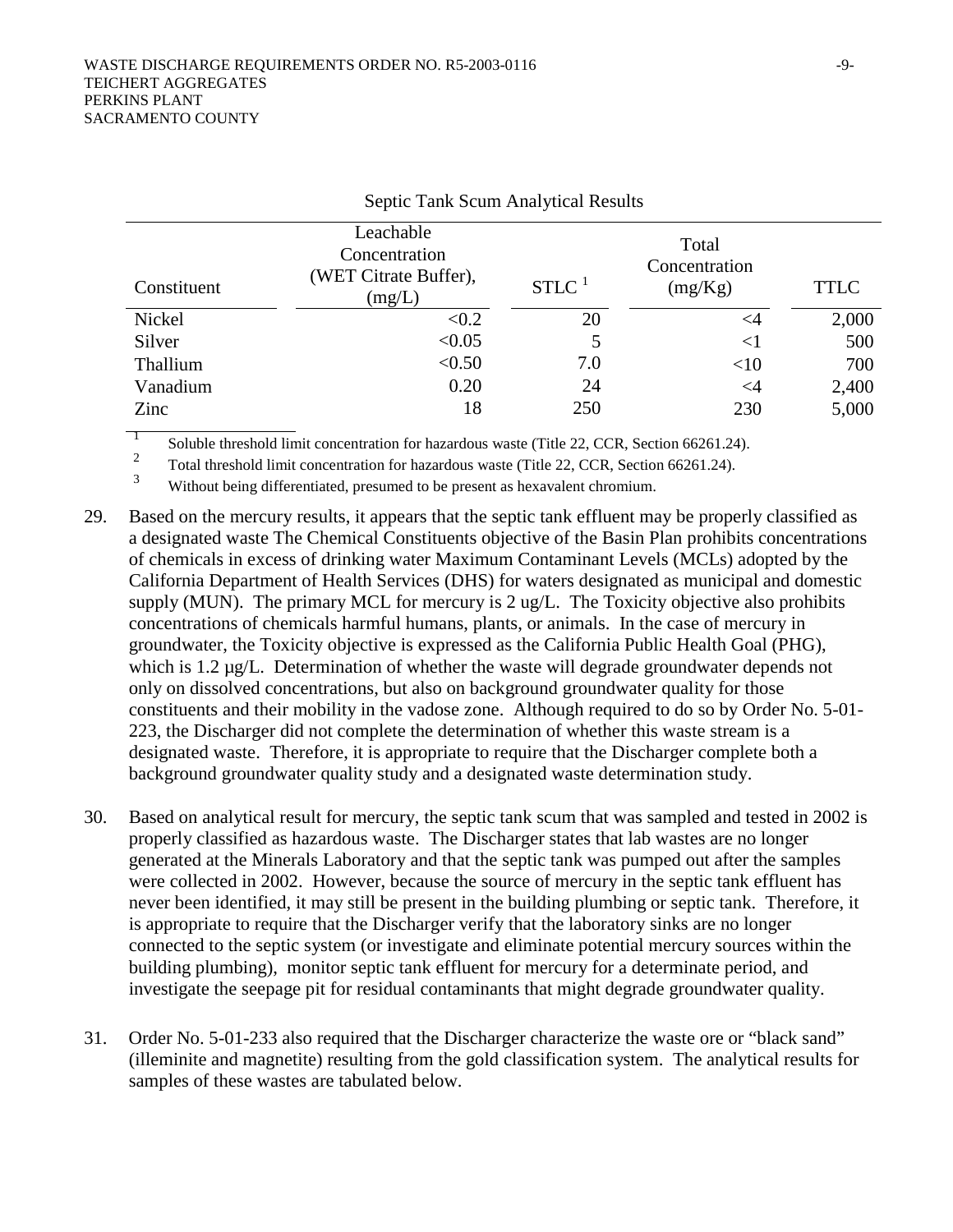|               | <b>Total Concentration</b><br>(mg/Kg) |           |                     |            |           |                   |  | <b>Soluble Concentration</b><br>(mg/L) (WET, citrate<br>buffer) |  |  |
|---------------|---------------------------------------|-----------|---------------------|------------|-----------|-------------------|--|-----------------------------------------------------------------|--|--|
| Constituent   | Illeminite                            | Magnetite | $TTLC$ <sup>1</sup> | Illeminite | Magnetite | STLC <sup>2</sup> |  |                                                                 |  |  |
| Arsenic       | <10                                   | $<$ 25    | 500                 | 0.59       | 0.61      | 5.0               |  |                                                                 |  |  |
| <b>Barium</b> | 13                                    | <25       | 10,000              | 1.3        | 1.1       | 100               |  |                                                                 |  |  |
| Cadmium       | <1                                    | <2.5      | 100                 | < 0.05     | < 0.05    | 1.0               |  |                                                                 |  |  |
| Chromium      | 16                                    | 58        | $500^3$             | 0.32       | 0.24      | $5^{3}$           |  |                                                                 |  |  |
| Copper        | 4.4                                   | 6.2       | 2,500               | < 0.05     | 0.2       | 25                |  |                                                                 |  |  |
| Lead          | <10                                   | $<$ 25    | 1,000               | < 0.5      | < 0.5     | 5.0               |  |                                                                 |  |  |
| Magnesium     | 300                                   | 950       | <b>NA</b>           |            |           | <b>NA</b>         |  |                                                                 |  |  |
| Mercury       | 0.57                                  | 0.038     | 20                  | 0.013      | 0.013     | 0.2               |  |                                                                 |  |  |
| Nickel        | 4.5                                   | 16        | 2,000               | < 0.2      | < 0.2     | 20                |  |                                                                 |  |  |
| Silver        | $\leq$ 1                              | < 2.5     | 500                 | < 0.05     | < 0.05    | 5                 |  |                                                                 |  |  |
| Thallium      | $<$ 10                                | $<$ 25    | 700                 | < 0.5      | < 0.5     | 7.0               |  |                                                                 |  |  |
| Vanadium      | 42                                    | 120       | 2,400               | < 0.2      | 0.21      | 24                |  |                                                                 |  |  |
| Zinc          | 7.5                                   | 29        | 5,000               | 0.52       | 0.02      | 250               |  |                                                                 |  |  |

Not analyzed.

NA Not applicable.

 $\frac{1}{2}$  Total threshold limit concentration for hazardous waste (Title 22, CCR, Section 66261.24).

 $\frac{2}{3}$  Soluble threshold limit concentration for hazardous waste (Title 22, CCR, Section 66261.24).

Without being differentiated, presumed to be present as hexavalent chromium.

- 32. These data indicate that the waste is not hazardous; however, the Discharger did not perform analyses on samples extracted using the WET method with deionized water as the extractant. Use of the citrate buffer in the WET test could significantly overstate the soluble metals concentrations under ambient conditions. Therefore, it is not possible to assess whether these wastes pose a threat to groundwater quality and it is appropriate to require that the Discharger complete that determination.
- 33. The Discharger stockpiles concrete waste and asphaltic concrete waste on the western side of the Perkins Plant pit floor. Rejected concrete batches are also placed in the waste stockpiles. These materials are crushed and recycled to make road base.
- 34. Order No. 5-01-233 required that the Discharger characterize the concrete and AC waste used to make road base. The analytical results for samples of these wastes are tabulated below.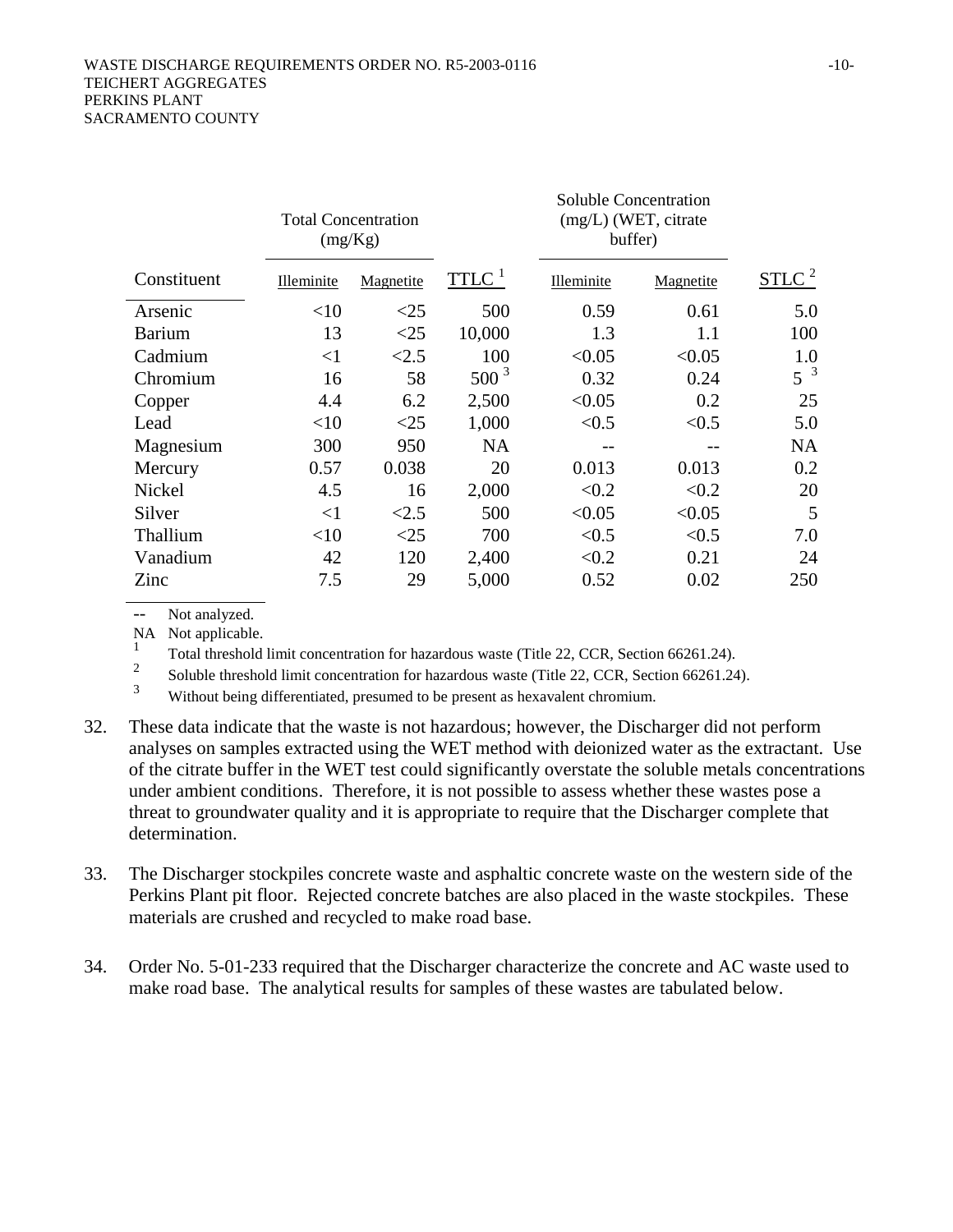|                      | Anarytical Result, WET WHITEHEARD DUITER |         |             |                           |                    |
|----------------------|------------------------------------------|---------|-------------|---------------------------|--------------------|
|                      |                                          | Water   |             |                           |                    |
|                      | Recycle                                  | Return  | AC and      | Cement                    | Quality            |
| Constituent          | Dust                                     | AC      | <b>Base</b> | <u>Paste <sup>1</sup></u> | Limit <sup>-</sup> |
| Arsenic              | 620                                      | 640     | 530         | 840                       | 0.02               |
| <b>Barium</b>        | 4,500                                    | 1,100   | 3,100       | 4,500                     | 490                |
| Beryllium            | $<$ 50                                   | < 50    | < 50        | $<$ 50                    | $\overline{4}$     |
| Cadmium              | $<$ 50                                   | < 50    | < 50        | $50$                      | 0.07               |
| Chromium, total      | 62                                       | < 50    | < 50        | 280                       | 50                 |
| Chromium, hexavalent |                                          |         |             | $<$ 250                   | 21                 |
| Copper               | 150                                      | < 50    | 86          | 340                       | 170                |
| Lead                 | < 500                                    | $<$ 500 | < 500       | $<$ 500                   | $\overline{2}$     |
| Molybdenum           | $<$ 200                                  | $<$ 200 | $<$ 200     | $<$ 200                   | 10                 |
| Mercury              | $<$ 1                                    | $<$ 1   | $<$ 1       | $<$ 1                     | 1.2                |
| Nickel               | $<$ 200                                  |         | $<$ 200     | $<$ 200                   | 12                 |
| Silver               | $<$ 50                                   | < 50    | < 50        | $50$                      | 35                 |
| Thallium             | < 500                                    | < 500   | < 500       | $<$ 500                   | 0.1                |
| Vanadium             | $<$ 200                                  | $<$ 200 | $<$ 200     | $<$ 200                   | 50                 |
| Zinc                 | 450                                      | 93      | 180         | 2,300                     | 2,000              |

Analytical Result, WET with Citrate Buffer

 $\begin{bmatrix} -1 \\ 1 \end{bmatrix}$  Not analyzed.

 $\frac{1}{2}$  Sediment collected from the bottom of the Ready-Mix Pond.

<sup>2</sup> Or the natural background concentration in groundwater, whichever is higher.

- 35. Based on these results, it is not possible to determine whether the wastes should be classified as designated waste. Use of the citrate buffer in the WET test could significantly overstate the soluble metals concentrations under ambient conditions. Determination of whether the waste will degrade groundwater depends on soluble concentrations as measured by the WET test using deionized water as the extractant, background groundwater quality, and constituent mobility in the vadose zone. Although required to do so by Order No. 5-01-223, the Discharger did not complete the determination of whether this waste stream is a designated waste. Therefore, it is appropriate to require that the Discharger reanalyze the waste streams, and complete both a background groundwater quality study and designated waste determination study.
- 36. The Discharger also receives inert wastes from several outside sources, which are crushed and incorporated with other materials to make recycled road base. Such wastes include, but may not be limited to, water treatment plant filter sand, road sand sweepings, architectural stone products, porcelain products, ceramic tile, masonry block, and glass. Each prospective source is reviewed and/or analytical testing is performed. Waste is not accepted if it might potentially be hazardous or if there is potential contamination with constituents that could degrade water quality.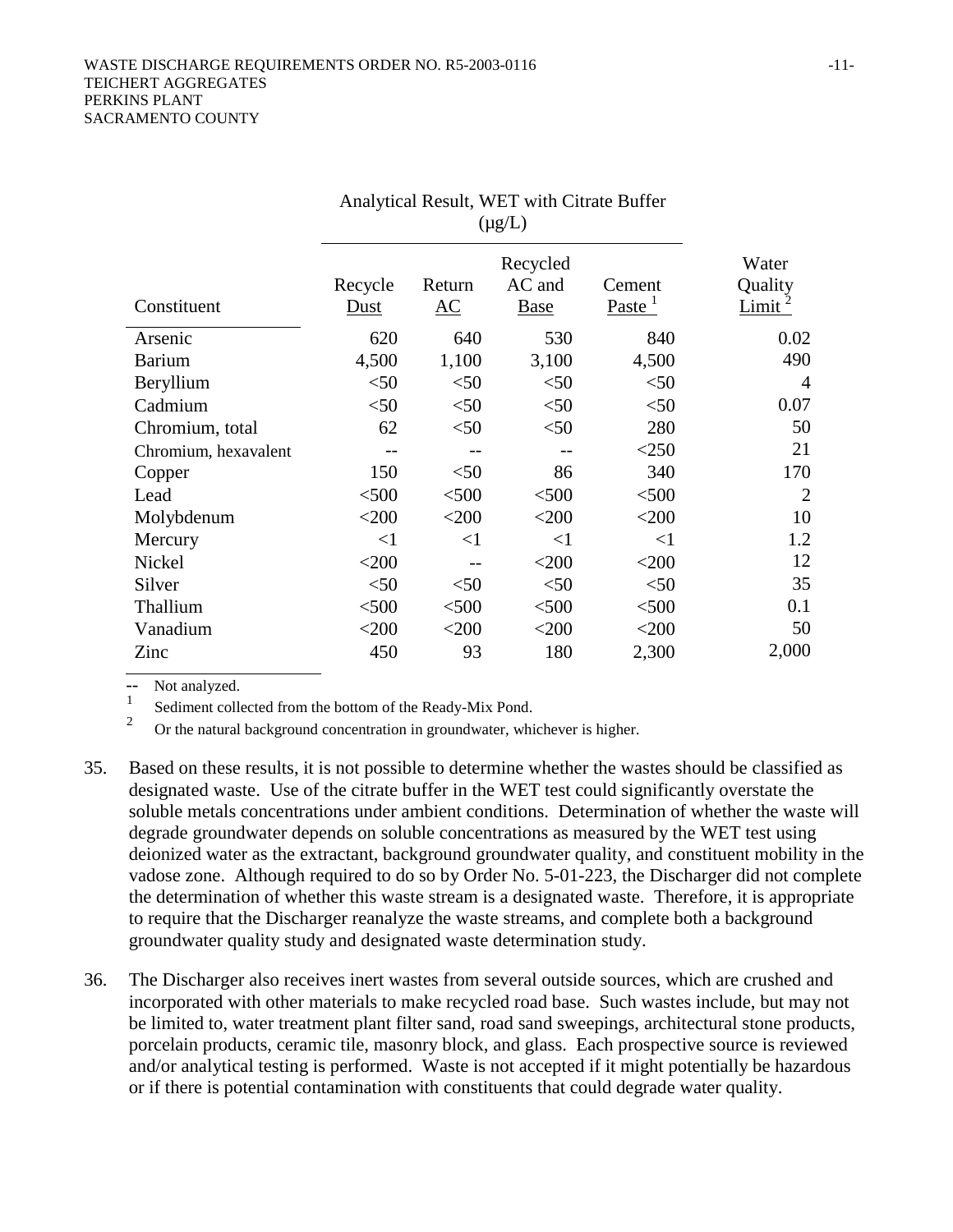#### **Proposed Changes in the Discharge**

- 37. The Discharger proposes to systematically remove sediments from the Prewash and Perkins Plant ponds and place them as engineered fill to reclaim previously excavated areas. A process schematic for the proposed aggregate wash water system is presented as Attachment D, which is attached hereto and is made part of the Order by reference. The sediment removal program will extend the life of the ponds indefinitely.
- 38. The area currently available for reclamation using these sediments is 750 acres. An additional 650 acres will become available as the mining operation progresses.
- 39. Silt and clay will be pumped from the ponds into below-grade previously mined areas and reclaimed agricultural lands at the facility site.
- 40. A clarifier may be used to thicken the slurry from the Prewash Ponds. The thickened slurry will be deposited in settling ponds and/or drying beds.
- 41. Methods of sediment placement in the reclamation areas may include:
	- a. Compacted drying beds;
	- b. Agricultural drying beds;
	- c. Sedimentation basins; and
	- d. Riparian restoration enhancement.
- 42. For compacted drying beds, up to two feet of slurry will be pumped into the reclamation area at one time. Drying may be enhanced by plowing and discing. Once the slurry has dried sufficiently, the material will be compacted prior to placement of the next layer of slurry.
- 43. For agricultural drying beds, up to one foot of silt and clay would be spread over previously reclaimed agricultural land. Once sufficiently dry, the sediment will be tilled in. One season of crops will be grown, with fertilizers added as needed. After harvest, the crop residuals will be tilled in before the filling process is repeated.
- 44. Some areas with Aspen 6 may receive some of the sediment to enhance ongoing riparian restoration efforts.
- 45. Some of the reclamation areas may be operated as sedimentation ponds with greater deposition depths and longer drying times. These areas will allow for year-round reclamation because pond sediments could still be removed during the winter when filling activities are impractical.
- 46. No lime or other chemical soil stabilization materials will be incorporated into the engineered fill.
- 47. The slurry will be conveyed via an at-grade pressure pipeline. The pipeline will go through existing conveyor line tunnels to cross under roadways.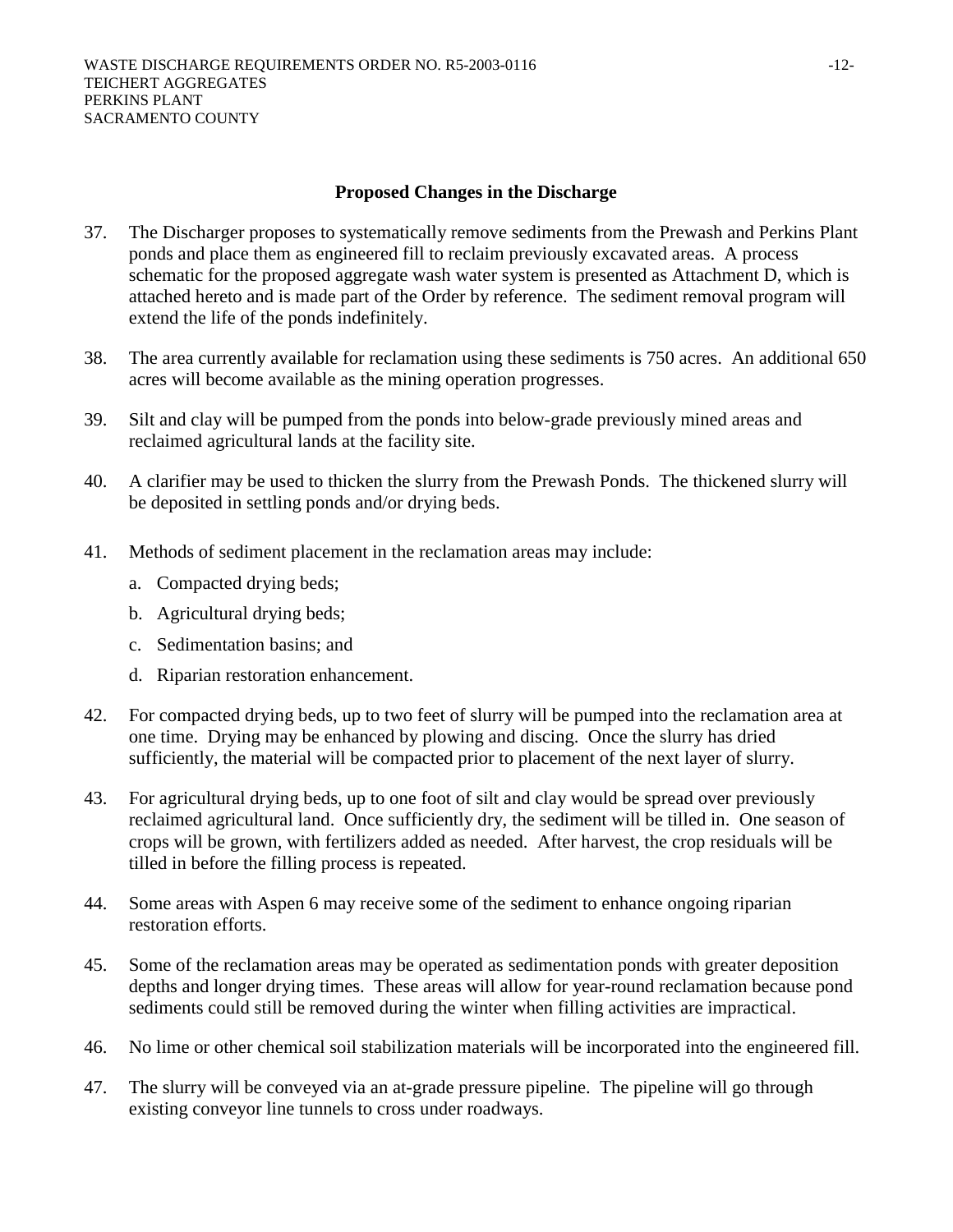- 48. The flow rate from the Prewash Ponds slurry removal system will average approximately 1,000 gallons per minute and the solids content is estimated to be 39 percent. The flow rate from the Perkins Plant Ponds will be approximately 600 gallons per minute, and the solids content of the slurry will be about 24 percent.
- 49. Any storm water that accumulates within the drying beds may be diverted to the facility's existing retention basins.
- 50. The RWD Addendum presented a water balance for the Perkins and Prewash Pond systems. Because of the large area of land that will be reclaimed by discharging fines slurry from the ponds and the fact that the Discharger will be able to use several of these areas at any one time, the facility's true wash water storage and disposal capacity is far greater that that provided by the ponds. Therefore, imposing a minimum freeboard requirement on this pond system should be sufficient to protect water quality, and no flow limitation is necessary for aggregate washing operations.

# **Site-Specific Conditions**

- 51. The topography of the facility site is disturbed and regular due to ongoing grading and excavation with base elevations ranging from 15 to 35 feet above mean seas level (MSL) within the pit areas to 30 to 55 feet MSL around the pits. The entire facility site lies below the surrounding grade, which is approximately 55 to 65 feet MSL.
- 52. Soils beneath the facility site are of the Victor Formation and consist primarily of sands and gravels interbedded with clays, silts, and sandy clays.
- 53. Bottled water is used as drinking water at the facility. Groundwater supply wells provide process and domestic water.
- 54. Storm water runoff at the Perkins Plant gravel pit is collected at the site and discharged to either the storm water pond or the wastewater pond system. The storm water storage pond is located on the northern property boundary and collects runoff from the sand/gravel stockpile area. Runoff collected in the storm water pond is used for dust control during the dry season. Storm water for the remaining site areas is collected in the settling ponds for use in aggregate washing. A Sacramento County storm drainage ditch transects the Perkins Plant site. However, the ditch is elevated above the surrounding grade, which prevents runoff from entering the ditch at the site. Storm water runoff for the remaining gravel pits is collected in the pits and allowed to percolate.
- 55. The surrounding land is zoned for residential and commercial uses. Residences along the southern perimeter of the site use septic systems for domestic waste disposal, and some have seepage pits. Mining activities will create cut and fill banks along property boundaries that can disrupt the wastewater disposal for these systems. Therefore, it is appropriate to establish setbacks for mining activities sufficient to protect these residential septic systems.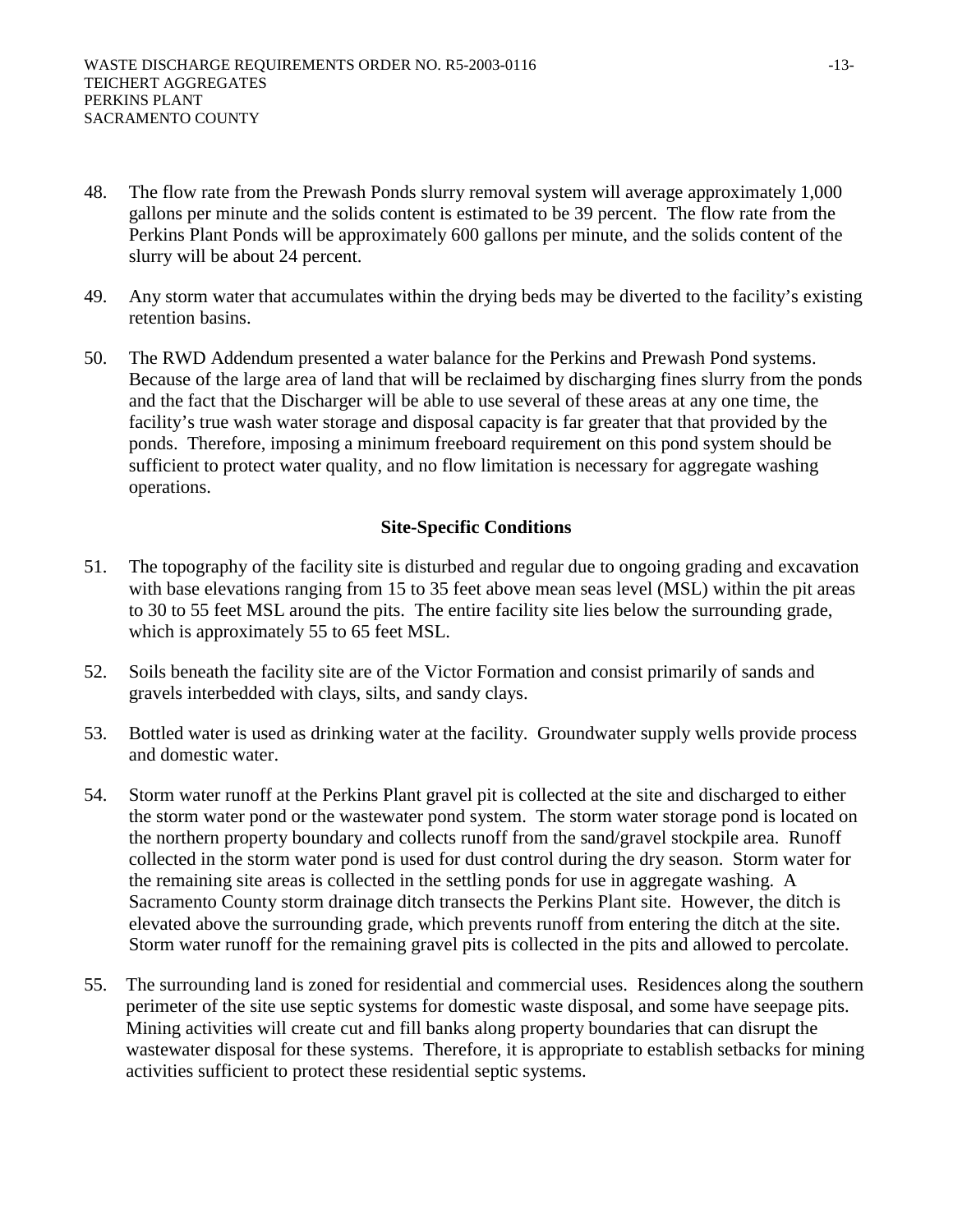#### **Groundwater Conditions**

- 56. Groundwater reportedly occurs approximately 90 to 110 feet below the native ground surface (or approximately 50 to 70 feet below the floor of completed gravel pits). Regional groundwater gradients are generally to the southwest.
- 57. Order No. 5-01-223 required that the Discharger construct groundwater monitoring wells to monitor each septic system or connect those systems to the community sewer. The Discharger elected to install the groundwater monitoring wells, and constructed five wells (as shown on Attachment C) pursuant to an approved workplan in 2002. There are currently five monitoring wells to monitor the eight septic systems. Based on four quarters of groundwater elevation data, on-site groundwater gradients fluctuate, but appear to be strongly influenced by a cone of depression originating at the supply well west of the Perkins Pond area. Analytical results for the first complete groundwater monitoring event in December 2002 are summarized below.

|                                  | uniess otherwise holed) |                 |               |                   |        | Water                               |
|----------------------------------|-------------------------|-----------------|---------------|-------------------|--------|-------------------------------------|
| Constituent                      | Main<br>Office          | Minerals<br>Lab | Rock<br>Plant | Pre-Cast<br>Plant | QA Lab | Quality<br><u>Limit<sup>3</sup></u> |
| Calcium                          | 81                      | 32              | 110           | 50                | 72     | NA <sup>1</sup>                     |
| Magnesium                        | 44                      | 18              | 62            | 21                | 25     | <b>NA</b>                           |
| Sodium                           | 26                      | 26              | 30            | 23                | 27     | 20                                  |
| Chloride                         | 20                      | 20              | 41            | 21                | 25     | 106                                 |
| Sulfate                          | 12                      | 24              | 82            | 81                | 83     | 250                                 |
| Iron                             | < 0.1                   | < 0.1           | < 0.1         | < 0.1             | < 0.1  | 0.3                                 |
| Manganese                        | $<$ 20                  | $<$ 20          | $<$ 20        | $<$ 20            | $<$ 20 | 0.05                                |
| <b>Boron</b>                     | < 100                   | < 100           | < 100         | < 100             | < 100  | 0.7                                 |
| Total dissolved<br>solids        | 450                     | 260             | 720           | 310               | 440    | 450                                 |
| Nitrate nitrogen                 | < 0.5                   | < 0.5           | 44            | 0.79              | 1.8    | 10                                  |
| Ammonia                          | < 0.1                   | < 0.1           | < 0.1         | < 0.1             | < 0.1  | 1.5                                 |
| Total Kjeldahl<br>nitrogen       | < 0.2                   | 0.28            | < 0.2         | < 0.2             | 0.3    | <b>NA</b>                           |
| Total coliform<br>organisms $^2$ | $\leq$ 2                | $<$ 2           | $\leq$ 2      | ${<}2$            | ${<}2$ | <2.2                                |

Analytical Result by Monitoring Well Location (mg/L unless otherwise noted)

 $\frac{1}{2}$  No limits available.

<sup>3</sup> Or the natural background concentration in groundwater, whichever is higher.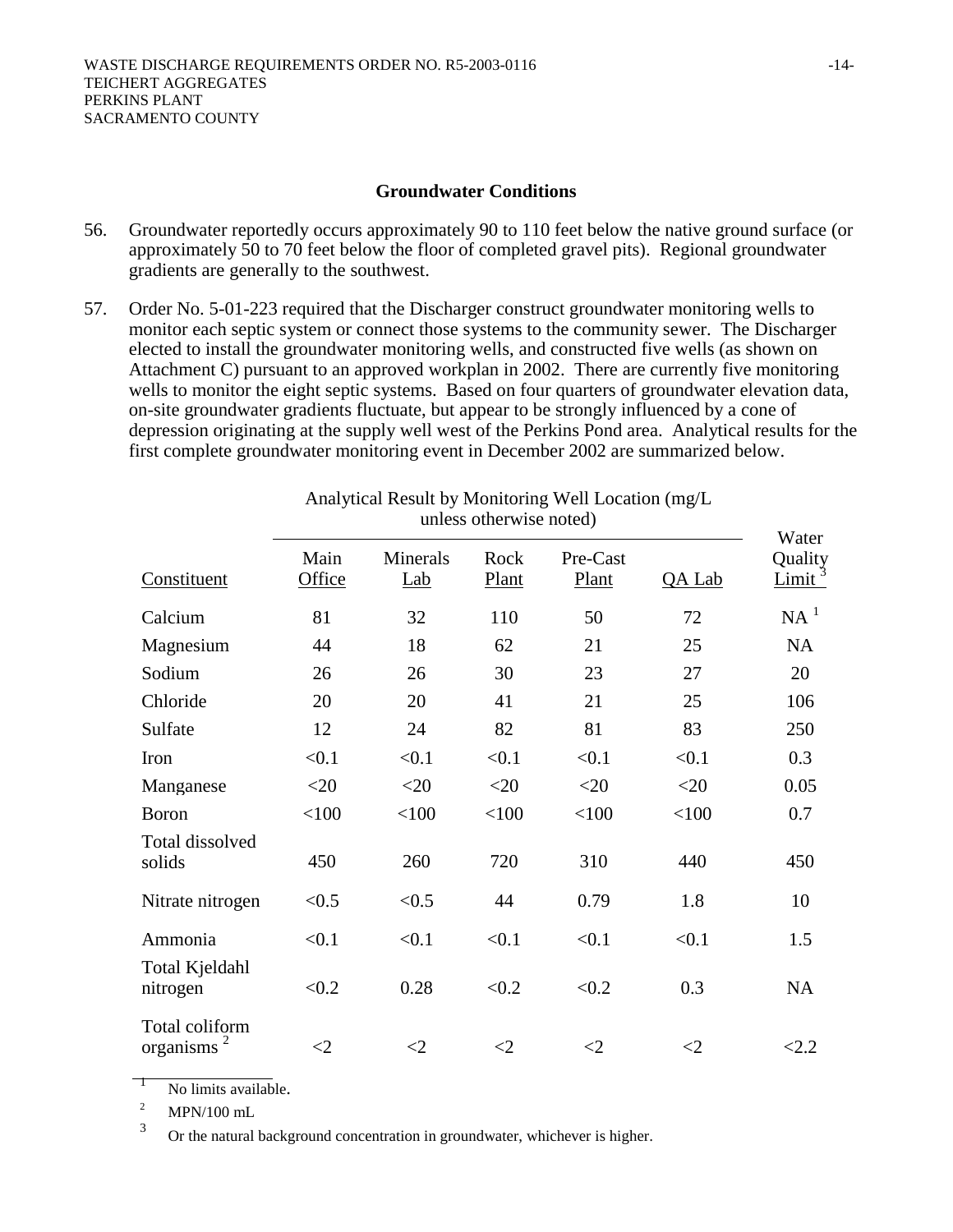58. Concentrations of total dissolved solids and nitrate nitrogen indicate that groundwater quality may be degraded near the Rock Plant. However, based on these limited data, it is not possible to determine conclusively whether groundwater has been degraded, and the Discharger has not installed enough wells to make that determination. Therefore, it is appropriate to require that additional monitoring wells be constructed and that the Discharger complete an assessment of groundwater quality at the septic system sites.

## **Basin Plan, Beneficial Uses, and Regulatory Considerations**

- 59. The Water Quality Control Plan for the Sacramento River and San Joaquin River Basins, Fourth Edition, (hereafter Basin Plan) designates beneficial uses, establishes water quality objectives, contains implementation plans and policies for protecting waters of the basin, and incorporates by reference plans and policies adopted by the State Water Resources Control Board (State Board). Pursuant to Section 13263(a) of the California Water Code, waste discharge requirements must implement the Basin Plan.
- 60. Surface water drainage from the surrounding area is to the American River and Morrison Creek. The beneficial uses of the American River are municipal and domestic supply; agricultural irrigation; industrial service supply; hydropower generation; water contact recreation; non-contact water recreation; warm freshwater habitat; cold freshwater habitat; migration of aquatic organisms; spawning, reproduction, and/or early development; and wildlife habitat. Morrison Creek is tributary to the Sacramento-San Joaquin Delta. The beneficial uses of the Sacramento-San Joaquin Delta are municipal and domestic supply; agricultural irrigation and stock watering; industrial process supply and industrial service supply; water contact recreation; non-contact water recreation; warm freshwater habitat; cold freshwater habitat; migration of aquatic organisms; spawning, reproduction, and/or early development; wildlife habitat; and navigation.
- 61. As stated earlier, the beneficial uses of underlying groundwater are municipal and domestic, industrial, and agricultural supply.
- 62. State Board Resolution No. 68-16 does not allow degradation of groundwater quality unless it has been shown that:
	- a. The degradation is consistent with the maximum benefit to the people of the State
	- b. The degradation will not unreasonably affect present and anticipated future beneficial uses;
	- c. The degradation does not cause exceedance of one or more water quality objectives; and
	- d. The discharger employs best practicable treatment and control of the discharge to minimize degradation.
- 63. The Regional Board has considered antidegradation pursuant to State Board Resolution No. 68-16, and finds that the Discharger has not provided the required demonstration to be allowed to cause groundwater degradation. Therefore, none is authorized.
- 64. Several of the wastes discharged at this facility may be designated wastes. However, the Discharger did not evaluate whether factors are present which might prevent groundwater degradation. The effluent limits and groundwater limits prescribed herein are intended to ensure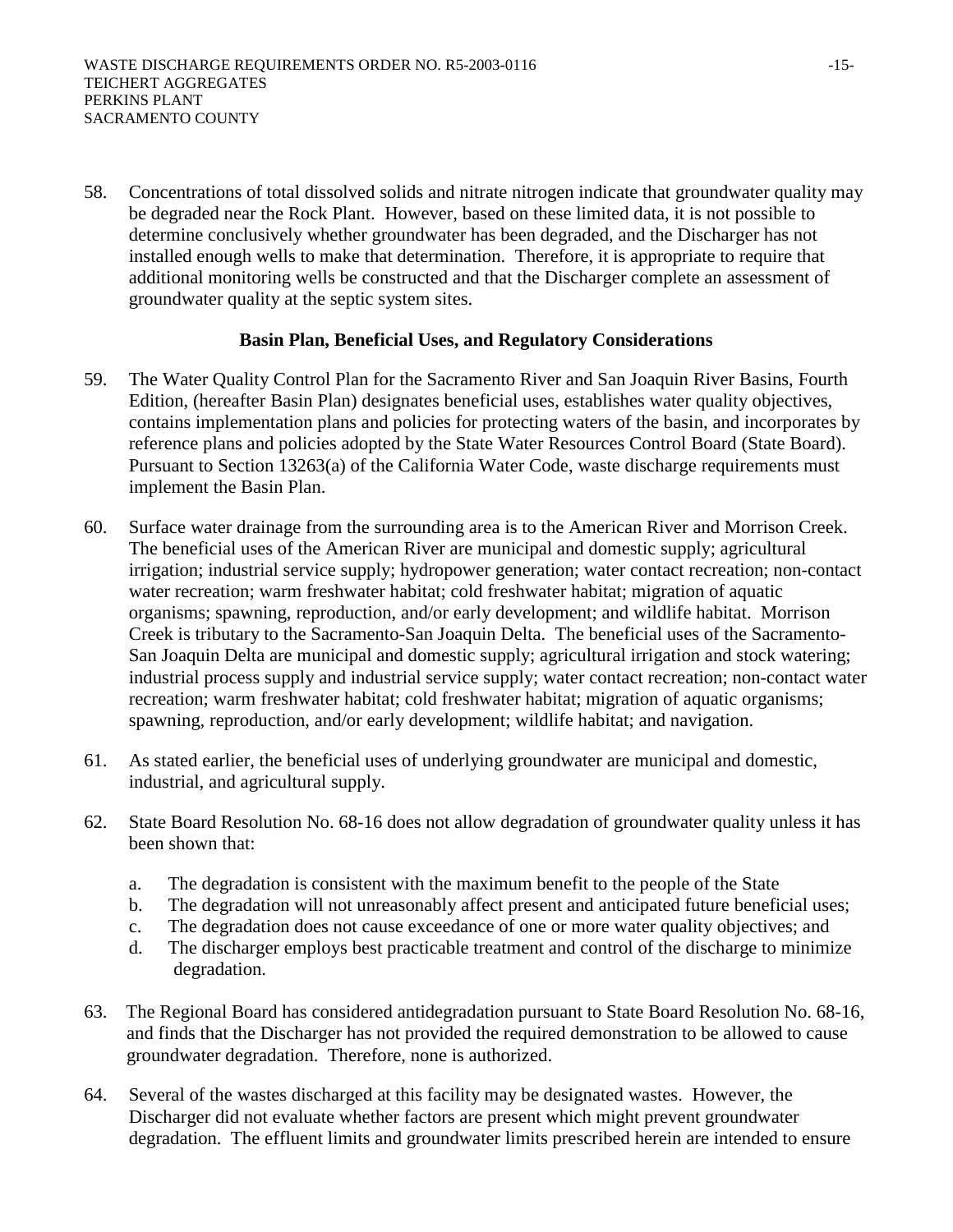that groundwater will not be degraded. Additional groundwater monitoring wells and a formal assessment are necessary to determine compliance with the groundwater limitations.

65. Section 13267(b) of California Water Code states that: "In conducting an investigation specified in subdivision (a), the regional board may require that any person who has discharged, discharges, or is suspected of discharging, or who proposes to discharge within its region, or any citizen or domiciliary, or political agency or entity of this state who has discharged, discharges, or is suspected of discharging, or who proposes to discharge waste outside of its region that could affect the quality of the waters of the state within its region shall furnish, under penalty of perjury, technical or monitoring program reports which the regional board requires. The burden, including costs of these reports, shall bear a reasonable relationship to the need for the reports and the benefits to be obtained from the reports. In requiring those reports, the regional board shall provide the person with a written explanation with regard to the need for the reports, and shall identify the evidence that supports requiring that person to provide the reports."

The monitoring and reporting program required by this Order and the attached Monitoring and Reporting Program No. R5-2003-0116 are necessary to assure compliance with these waste discharge requirements. The Discharger operates the facility that discharges the waste subject to this Order.

- 66. On 23 July 1981, the Sacramento County Planning and Community Development Department issued a Final Environmental Impact Report (FEIR) for the aggregate mining operation in accordance with the California Environmental Quality Act (CEQA) (Public Resources Code Section 21000, et seq.) and the State CEQA Guidelines.
- 67. The surface soil of the project site contains dense hardpans, some of which are removed during mining process. In addition, the depth to groundwater will decrease as material is harvested and the mining pits deepen. Soils at the mining sites are primarily sands, gravels, and silty sands. Permeability rates for these soils are typically moderate to high. The FEIR found that that the soil permeability of the site is expected to increase while the depth to groundwater in the mining area would decrease. Since the rate of pollutant mitigation is expected to increase with permeability while the depth to groundwater decreases, the FEIR concluded that the potential exists for groundwater impacts from the project.
- 68. The applicable FEIR Mitigation Measures for water quality are:
	- a. No polluting substance or toxic compound, such as oil, should be applied to the harvesting or pit floor.
	- b. New wells constructed within the project site should be located and designed to minimize mutual interference with wells within and outside the site.
	- c. The specific location of wells should be approved by the Health Department. All data should be submitted to the Health Department.
- 69. Implementation of the specific mitigation measures set forth in the FEIR and compliance with waste discharge requirements will mitigate or avoid significant impacts to water quality.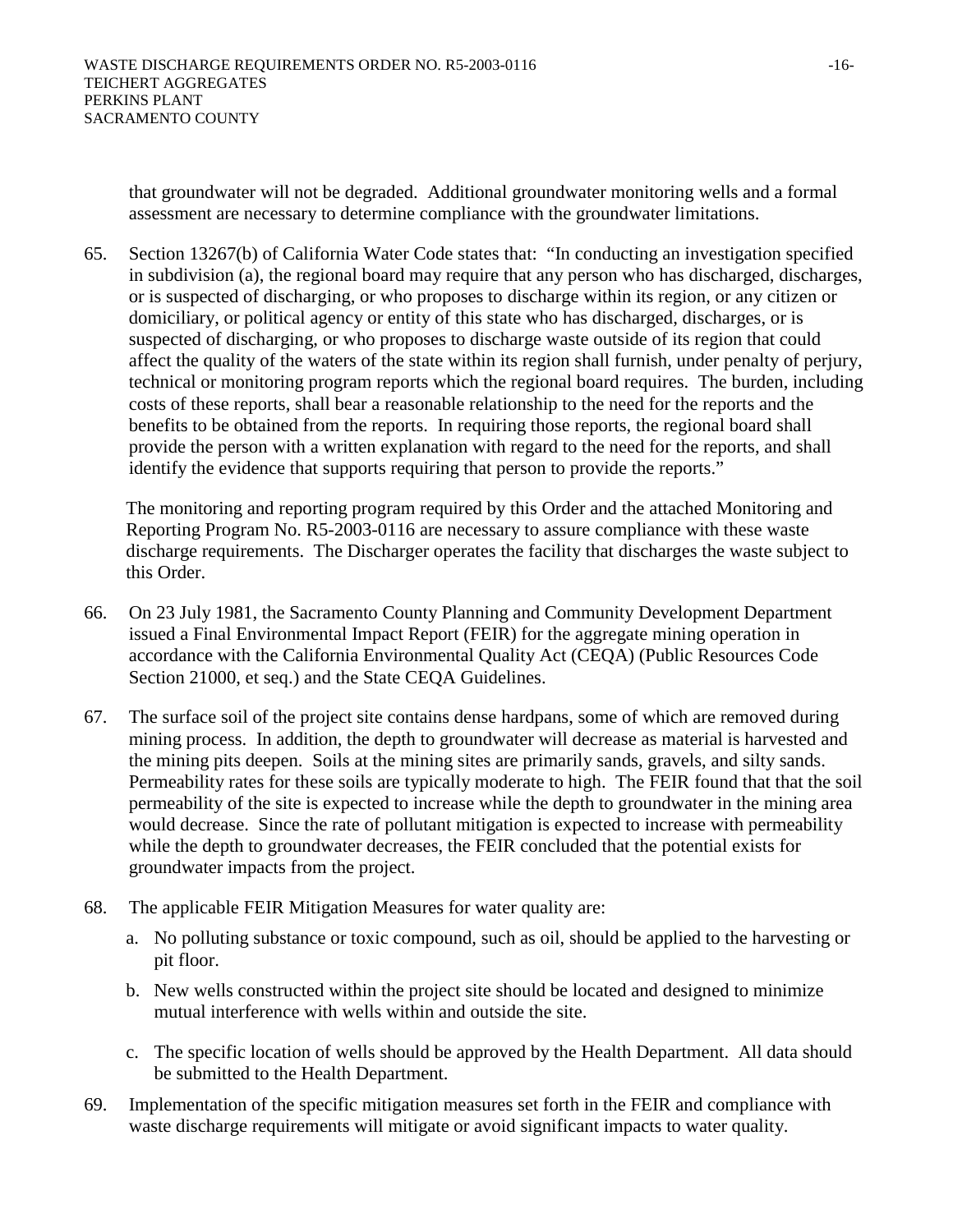- 70. The Sacramento County Department of Environmental Review and Assessment issued a Notice of Exemption for the Aspen Properties Reclamation Grading Permit on 31 October 2002. The categorical exemption is applicable to the discharge of pond sediments to previously mined areas and was made pursuant to CEQA Section 15304 (c), which exempts projects consisting of placing earthen fill into previously excavated land with material compatible with the natural features of the site. The Notice of Exemption is appropriate.
- 71. The Discharger has filed a Notice of Non-Applicability to terminate coverage under the State Board's Water Quality Order No. 97-03-DWQ National Pollutant Discharge Elimination System (NPDES), General Permit No. CAS 000001, Waste Discharge Requirements (WDRs) for Discharges of Storm Water Associated with Industrial Activities (excluding construction activities).
- 72. The Discharger maintains several above-ground petroleum storage tanks at the facility site. The Discharger has complied with the Aboveground Petroleum Storage Tank Act by completing a Spill Prevention Control and Countermeasure Plan.
- 73. The Discharger will continue to implement the Reclamation Plan dated 23 October 1989 to comply with Section 272 of the Surface Mining and Reclamation Act. The Reclamation Plan specifies that topsoil removed from areas to be excavated is stockpiled. The topsoil is spread on the reclaimed areas and the land used for agriculture until a development plan that is consistent with the General Plan for Sacramento County is completed. The Discharger will also use fines removed from the wash water ponds as engineered fill to reclaim excavation areas.
- 74. This discharge is exempt from the requirements of *Consolidated Regulations for Treatment, Storage, Processing, or Disposal of Solid Waste,* as set forth in Title 27, CCR, Division 2, Subdivision 1, Section 20005, et seq., (hereafter Title 27). The exemption pursuant to Section 20090(b), is based on the following:
	- a. The Regional Board is issuing these waste discharge requirements, which implement the Basin Plan;
	- b. The Discharger will comply with these waste discharge requirements; and
	- c. The wastewater does not need to be managed according to Title 22 CCR, Division 4.5, and Chapter 11, as a hazardous waste.
- 75. Pursuant to California Water Code Section 13263(g), discharge is a privilege, not a right, and adoption of this Order does not create a vested right to continue the discharge.

# **Public Notice**

76. All the above and the supplemental information and details in the attached Information Sheet, which is incorporated by reference herein, were considered in establishing the following conditions of discharge.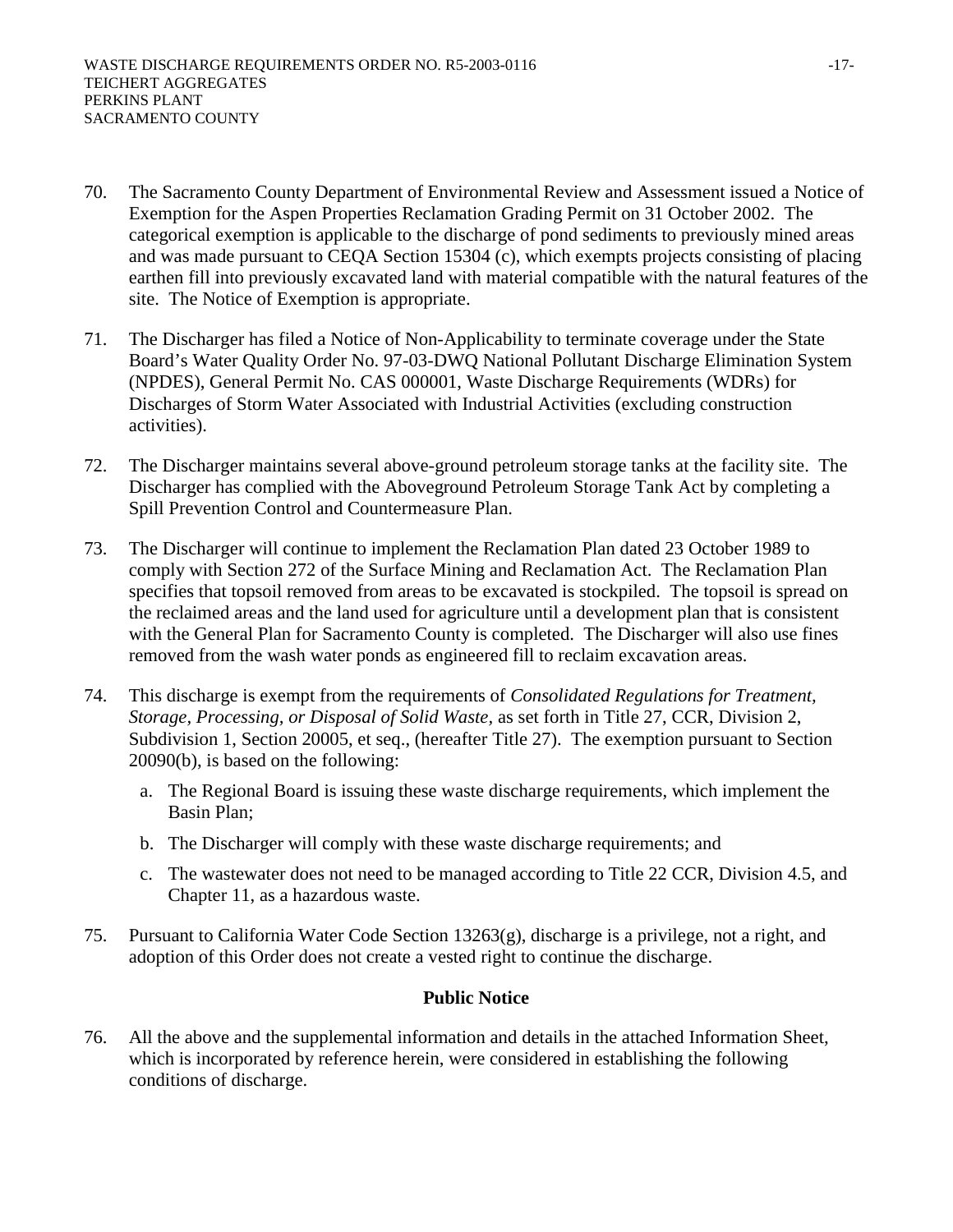- 77. The Discharger and interested agencies and persons have been notified of the intent to prescribe waste discharge requirements for this discharge, and they have been provided an opportunity for a public hearing and an opportunity to submit their written views and recommendations.
- 78. All comments pertaining to the discharge were heard and considered in a public meeting.

**IT IS HEREBY ORDERED** that Order No. 5-01-223 is rescinded and that, pursuant to Sections 13263 and 13267 of the California Water Code, Teichert Aggregates, its agents, successors, and assigns, in order to meet the provisions contained in Division 7 of the California Water Code and regulations adopted thereunder, shall comply with the following:

*[Note: Other prohibitions, conditions, definitions, and methods of determining compliance are contained in the attached "Standard Provisions and Reporting Requirements for Waste Discharge Requirements" dated 1 March 1991.]* 

# **A. Discharge Prohibitions:**

- 1. Discharge of wastes to surface waters or surface water drainage courses is prohibited.
- 2. Discharge of wastewater from asphalt plant operations is prohibited, except during periods of equipment failure. Wastewater discharge during equipment failure is restricted to slurry from the bag house screw auger.
- 3. Discharge of domestic waste to the wastewater ponds is prohibited.
- 4. Discharge of waste classified as hazardous, as defined in Section 2521(a) of Title 23, CCR, Section 2510, et seq., (hereafter Chapter 15), or 'designated', as defined in Section 13173 of the California Water Code, is prohibited.
- 5. Gold recovery techniques (excluding those used by the laboratory for assay purposes) shall not employ any chemical method of recovery. Chemical methods including amalgamation, cyanide leach, or any other chemical method are prohibited.
- 6. Discharge or deposit of waste materials at this site other than inert waste, as defined in Title 27, CCR, Section 20230, is prohibited. Inert waste shall only pose a siltation threat to water quality.
- 7. Surfacing of wastewater from the septic tank or seepage pits is prohibited.
- 8. The discharge of industrial waste, including wastewater from the mineral laboratory, to septic systems is prohibited.

## **B. Discharge Specifications**:

1. Water or process wastewater shall be used for dust control or onsite irrigation in a manner that will not cause runoff to uncontrolled areas.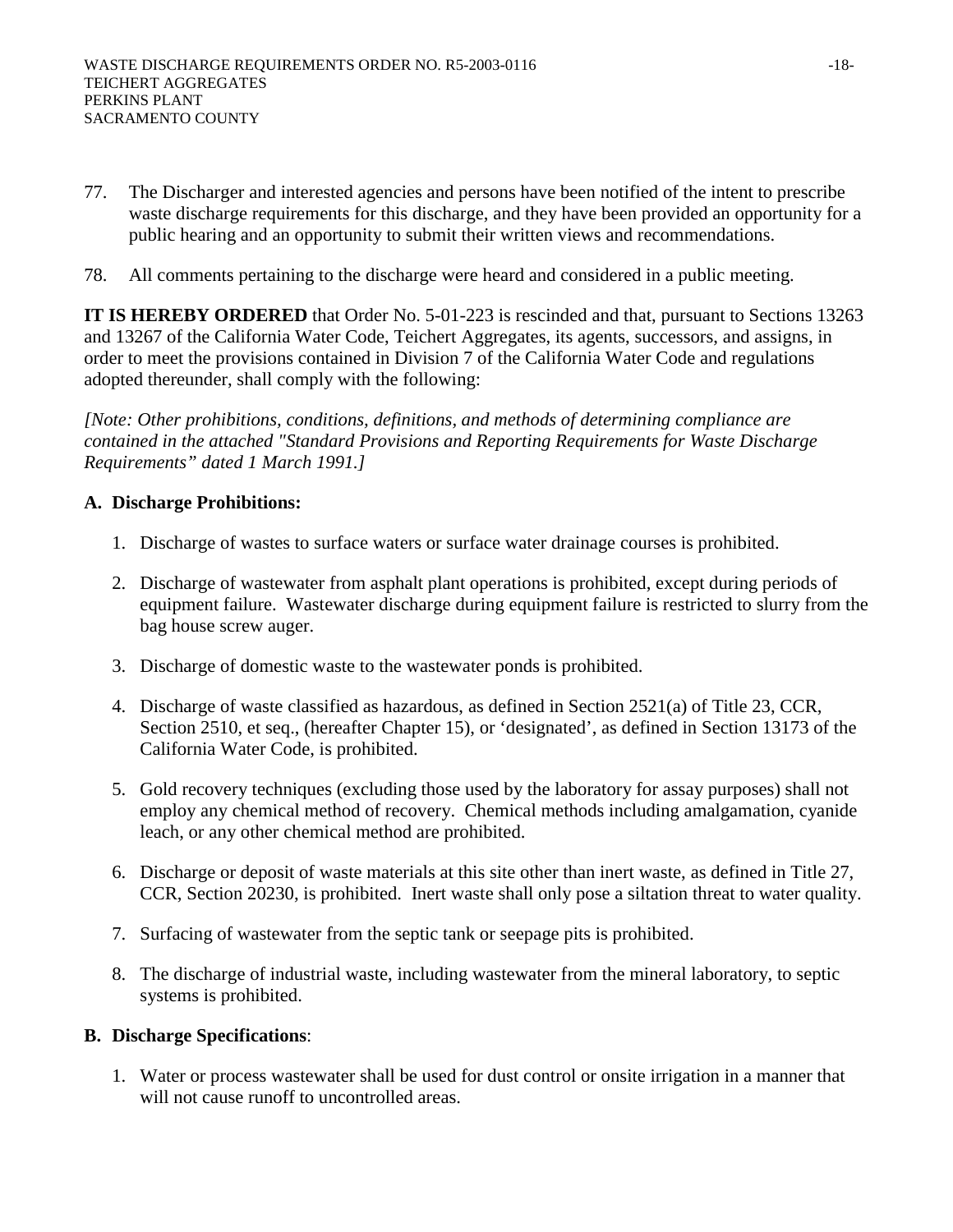- 2. The discharge shall remain within the designated storage and disposal areas at all times. Additional ponds and slurry deposition areas may be constructed as needed within the confines of the facility site as defined on Attachment A.
- 3. No wastewater pond shall have a pH of less than 6.5 or greater than 8.4 at any time.
- 4. The Discharger shall operate all systems and equipment to optimize the quality of the discharge.
- 5. The ponds shall be managed to prevent breeding of mosquitoes. In particular,
	- a. An erosion control program should assure that small coves and irregularities are not created around the perimeter of the water surface.
	- b. Weeds shall be minimized through control of water depth, harvesting, or herbicides.
	- c. Dead algae, vegetation, and debris shall not accumulate on the water surface.
- 6. The Discharger's wastewater system shall be designed, constructed, operated, and maintained to prevent inundation or washout due to floods with a 100-year return frequency.
- 7. All stockpiled wastes and products shall be managed to prevent erosion of sediment to surface water drainage courses.
- 8. Newly constructed or rehabilitated levees or berms that hold back water shall be designed and constructed under the direct supervision of a California Registered Civil Engineer or Engineering Geologist.
- 9. The freeboard in all ponds and slurry deposition areas shall never be less than two feet as measured vertically from the water surface to the lowest point of potential overflow.
- 10. The wastewater ponds and available slurry deposition areas shall have sufficient capacity to accommodate allowable wastewater flow and design seasonal precipitation. Design seasonal precipitation shall be based on total annual precipitation using a return period of 100 years, distributed monthly in accordance with the historical rainfall patterns.
- 11. On or about **1 November** of each year, available ponds storage capacity shall at least equal the volume necessary to continuously comply with Discharge Specifications B.9 and B.10.
- 12. Neither the treatment nor the discharge shall cause a nuisance or condition of pollution as defined by the California Water Code, Section 13050.
- 13. The discharge shall not cause the degradation of any water supply.
- 14. The Discharger shall comply with all applicable sections of the Aboveground Petroleum Storage Tank Regulations (Section 25270, Health and Safety Code).
- 15. Septage generated in the septic tanks shall be discharged to a permitted municipal wastewater treatment or equivalent facility. All transportation of septage or other wastewater shall be performed by a duly authorized service.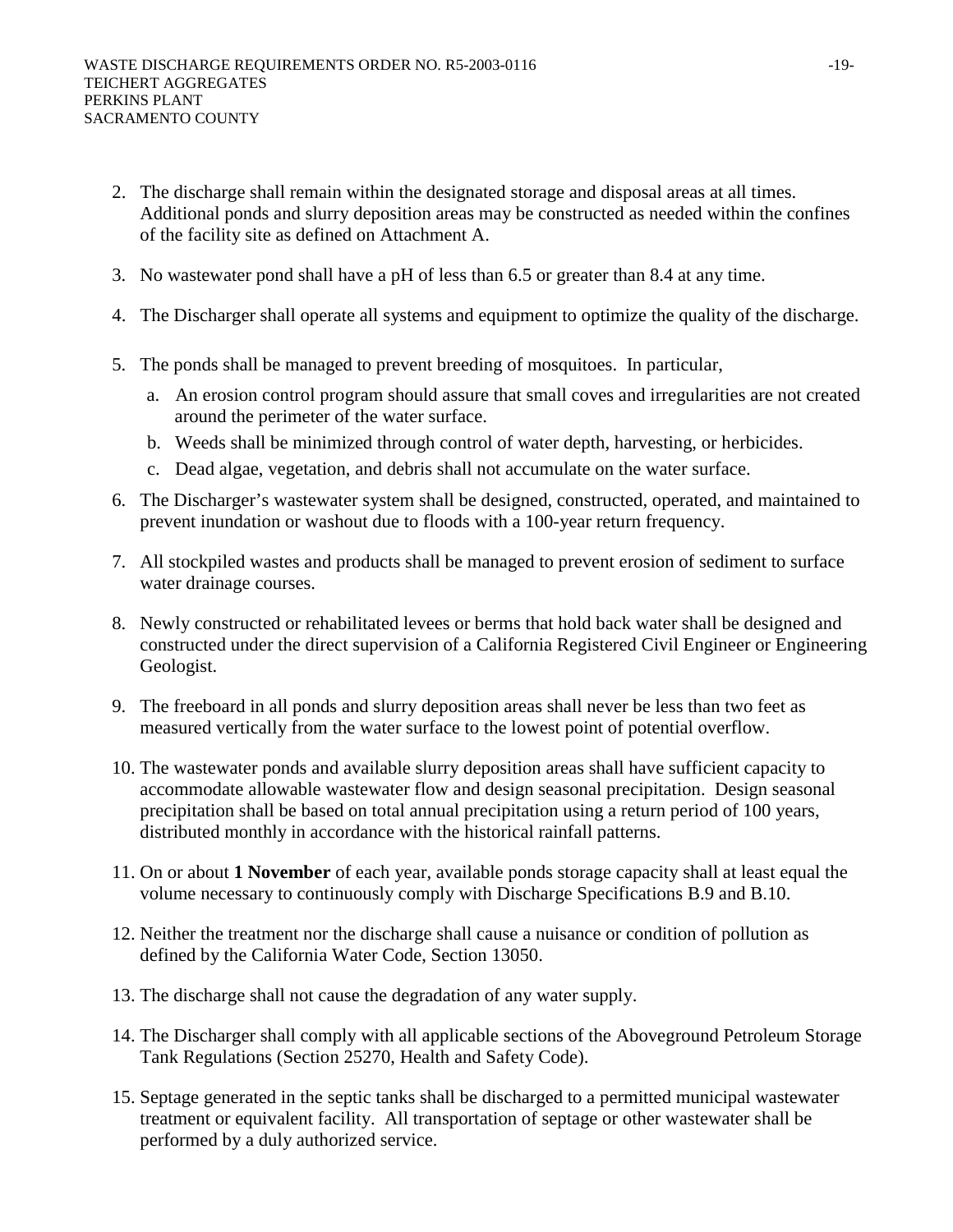16. The Discharger shall maintain setbacks between all embankments and nearby septic systems equal to four times the vertical height of the cut or fill. Distance shall be measured from the top edge of the bank.

## **C. Effluent Limitations**

Discharge of effluent to the Prewash Ponds, Perkins Plant Ponds, Ready-Mix Pond, and slurry depositions areas in excess of the following limit is prohibited:

| Parameter | Daily Minimum and Maximum Limits |
|-----------|----------------------------------|
| pH        | 6.5-8.4 Standard Units           |

# **D. Solids Disposal Requirements:**

- 1. Collected screenings, sludge, and other solids removed from liquid wastes shall be disposed of in a manner approved by the Executive Officer, and consistent with *Consolidated Regulations for Treatment, Storage, Processing, or Disposal of Solid Waste,* as set forth in Title 27, CCR, Division 2, Subdivision 1, Section 20005, et seq.
- 2. Any proposed change in sludge use or disposal practice from a previously approved practice shall be reported to the Executive Officer in the next monthly monitoring report.
- 3. Disposal of septage shall comply with existing Federal, State, and local laws and regulations, including permitting requirements and technical standards included in 40 CFR 503.

## **E. Groundwater Limitations:**

The discharge shall not cause underlying groundwater to contain waste constituents in concentrations statistically greater than natural background water quality.

## **F. Provisions:**

- 1. The following reports shall be submitted pursuant to Section 13267 of the California Water Code and shall be prepared as described in Provision F.2:
	- a. By **30 August 2003**, the Discharger shall submit a *Monitoring Well Installation Workplan* that satisfies the first section of Attachment E, "*Items to be Included in a Monitoring Well Installation Workplan and a Monitoring Well Installation Report of Results*." The monitoring well network shall consist of one or more background monitoring wells designed and located to collect groundwater that has not been influenced by waste management activities at the site, at least one more well immediately downgradient of each septic system, and three wells designed to monitor the Ready-Mix Pond. Monitoring wells shall be constructed to yield representative samples from the uppermost layer of the uppermost aquifer.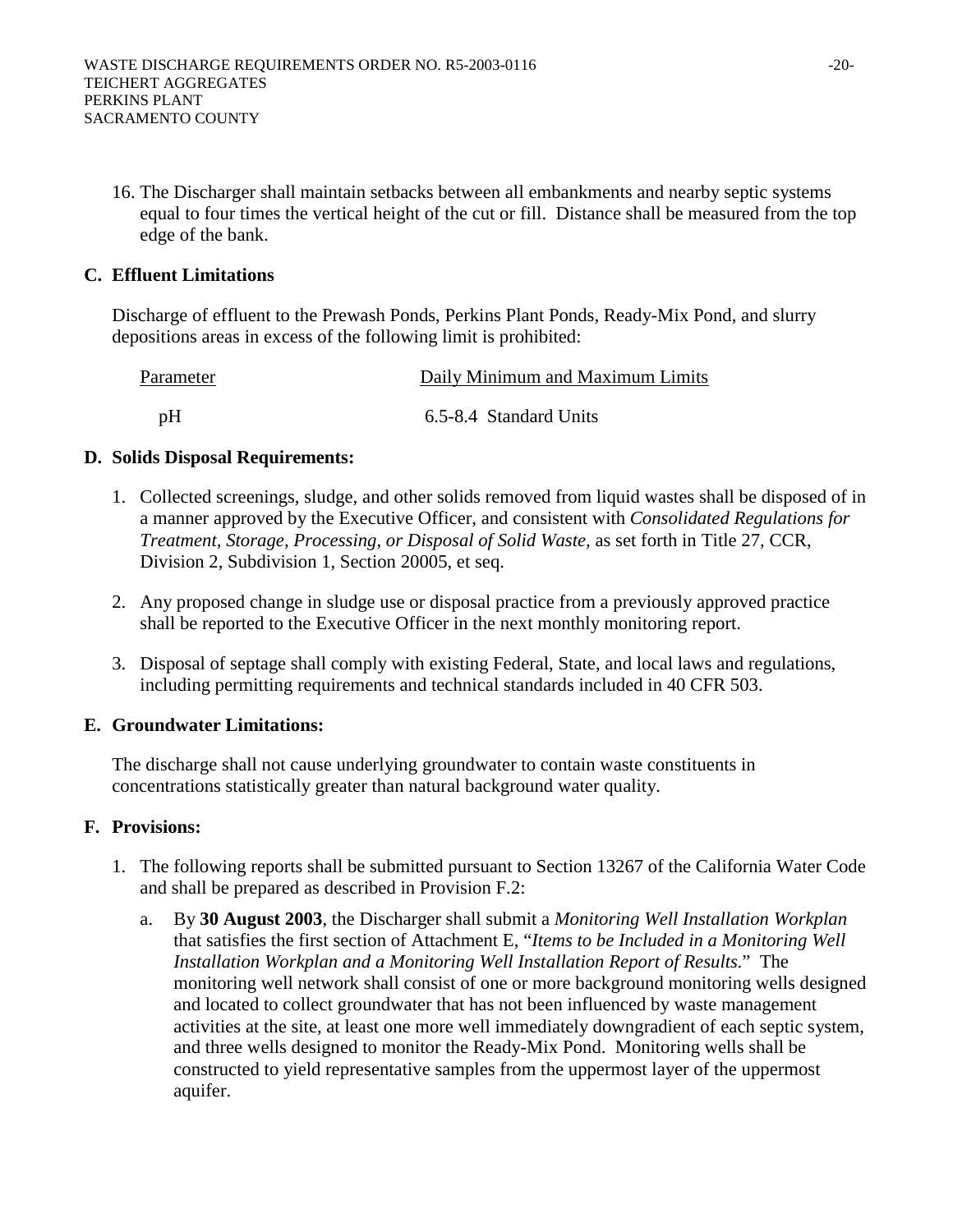- b. By **30 September 2003**, the Discharger shall submit a *Minerals Lab Septic Tank Sampling and Industrial Discharge Elimination Workplan* that provides a specific scope of work designed to resample scum and sludge from the Minerals Lab septic tank, test the samples for mercury and clean the tank to remove mercury residue (if any is present). The workplan shall also provide a specific scope of work designed to thoroughly investigate all plumbing lines and the associated effluent streams to determine whether there is a connection between any laboratory sink and the septic system. If such connections exist, the connection shall be eliminated, or the plumbing system shall be further investigated to determine whether there is any ongoing source of mercury within the plumbing. Investigation methods may include, but may not be limited to, television surveys, analyzing surface swab samples, and removing "P" traps.
- c. By **30 September 2003**, the Discharger shall submit a *Ready-Mix Pond pH Compliance Report* that describes in detail a pH control system that has been installed to ensure continuous compliance with the Effluent Limitation within the Ready-Mix Pond. The system shall be designed to monitor pH at prescribed intervals and correct pH to within the required range.
- d. By **30 August 2003**, the Discharger shall submit a *Minerals Lab Seepage Pit Investigation Workplan* that sets forth a specific scope of work to:
	- *i.* Investigate all seepage pits and leachfields (if any) associated with the Minerals Lab septic system; and
	- *ii.* Determine whether previous discharges to the system have caused contamination with mercury or other metals that is likely to cause groundwater quality degradation.

The investigative methods used shall be selected to allow analytical testing of soil samples from the base of the disposal system, and the workplan shall describe the analytical methods to be used, as well as the method used to determine whether cleanup is needed.

- e. By **30 October 2003**, the Discharger shall submit a *Minerals Lab Septic Tank Sampling and Industrial Discharge Elimination Report*. The report shall describe at least the following:
	- i. All activities and results associated with full implementation of the approved *Minerals Lab Septic Tank Sampling and Industrial Discharge Elimination Workplan*;
	- ii. Any deviation from the workplan with justification for such deviation;
	- iii. All cleanup actions taken to eliminate mercury sources within the plumbing and septic systems; and
	- iv. Any operational modifications or procedures implemented to prevent future industrial discharges to the septic system.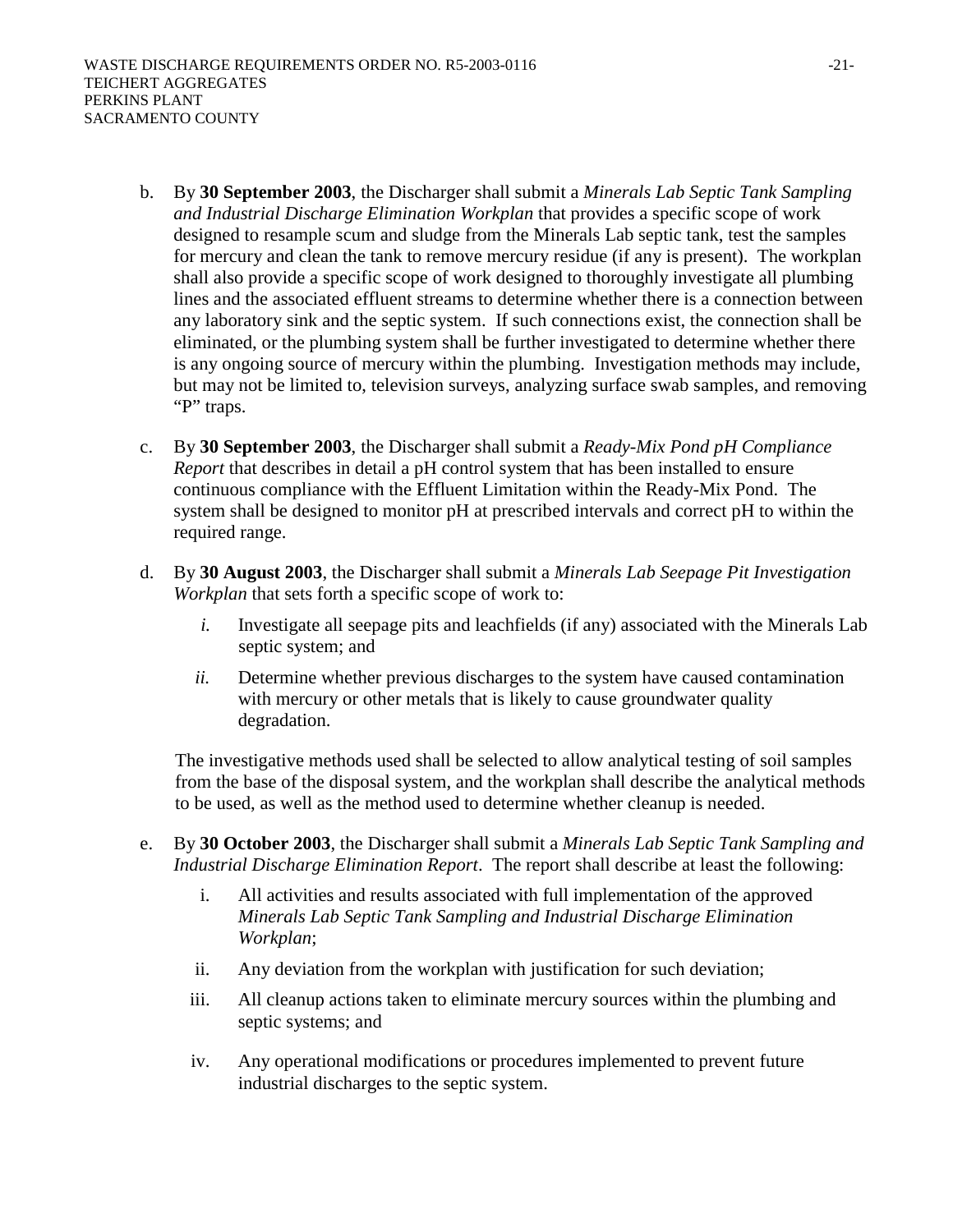- f. By **30 November 2003**, the Discharger shall submit a *Monitoring Well Installation and Site Soil Properties Report*. The report shall completely describe implementation of the approved workplan, and shall include all items listed in the second section of Attachment E.
- g. By **30 March 2004**, the Discharger shall submit a *Minerals Lab Seepage Pit Investigation Report and Mitigation Workplan* that completely describes at least the following:
	- i. Implementation of the approved workplan;
	- ii. Any deviation from the workplan with justification for such deviation;
	- iii. A description of the soils encountered in the borings (with boring logs);
	- iv. Analytical results for soil samples;
	- v. Based on the nature of the soil, underlying materials, water table elevation, and analytical results, the estimated mass of each metal contaminant;
	- vi. Based on the above and reasonable chemical-specific attenuation factors, the potential for each constituent to be present in groundwater at concentrations above background levels; and
	- vii. If groundwater degradation has occurred or is likely to occur, a workplan describing a proposed plan to prevent further degradation by controlling or removing the source. The workplan shall include a specific scope and schedule of activities, and the schedule for full implementation shall not exceed eight months.
- h. If required pursuant to Provision F.1.g, by **30 August 2004**, the Discharger shall submit a *Seepage Pit Mitigation Report* that describes full implementation of the approved mitigation workplan. The report shall include as-built drawings and/or boring logs that document the work.
- i. By **30 August 2004**, the Discharger shall submit a *Designated Waste Determination Workplan* that describes in detail the rationale, approach, and specific methods to be used to develop the report required by Provision F.1.k of this Order. The workplan shall define all additional data needs and a detailed scope and schedule for data acquisition that ensures compliance with the schedule for that report.
- j. By **30 December 2004**, the Discharger shall submit a *Background Groundwater Quality Study*. For each groundwater monitoring parameter/constituent identified in the MRP, the report shall present a summary of monitoring data, calculation of the concentration in background monitoring wells, and comparison of background groundwater quality to that in wells used to monitor the facility. Determination of background quality shall be made using the methods described in Title 27, Section 20415(e)(10), and shall be based on data from at least six consecutive groundwater monitoring events. For each monitoring parameter/constituent, the report shall compare measured concentrations for compliance monitoring wells with: (1) the calculated background concentration, and (2) the limit which implements applicable water quality objectives, as detailed in the Findings of this Order.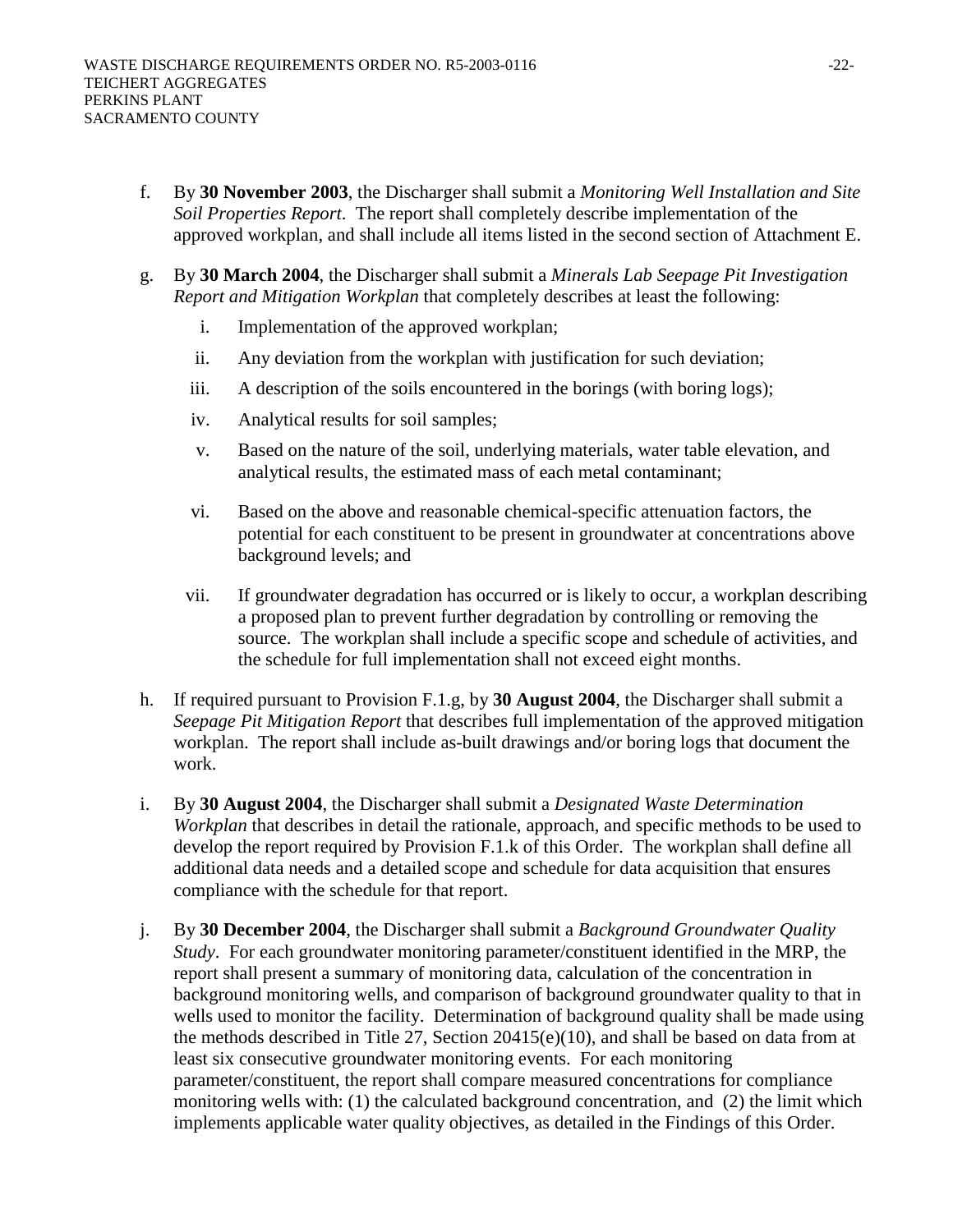- k. By **30 June 2005**, the Discharger shall submit a *Designated Waste Determination Report* that fully characterizes the following wastes and shows whether any are properly classified as designated waste, as defined in Section 13173 of the California Water Code:
	- i. Wash water from the Prewash Ponds;
	- ii. Wash water from the Perkins Ponds;
	- iii. Wash water and/or cement paste from the Ready-Mix Pond;
	- iv. Illeminite;
	- v. Magnetite;
	- vi. All solid wastes and rejected materials recycled at the facility (e.g., AC and concrete wastes).

For each waste stream, the report shall thoroughly document all site-specific information used in any modeling, all analytical results, background groundwater quality, all assumptions (with justification), all model inputs, and calculations performed. The report shall present conclusions regarding the character of each waste stream.

- 2. All technical reports required herein that involve planning, investigation, evaluation, or design, or other work requiring interpretation and proper application of engineering or geological sciences, shall be prepared by, or under the direction of, persons registered to practice in California pursuant to California Business and Professions Code sections 6735, 7835, and 7835.1. To demonstrate compliance with section 415 and 3065 of Title 16, CCR, all technical reports, must contain a statement of the qualifications of the responsible registered professional(s). As required by these laws, completed technical reports must bear the signature(s) and seal(s) of the registered professional(s) in a manner such that all work can be clearly attributed to the professional responsible for the work.
- 3. The Discharger shall comply with the Monitoring and Reporting Program No. R5-2003-0116, which is a part of this Order, and any revisions thereto as ordered by the Executive Officer.
- 4. The Discharger shall comply with the "Standard Provisions and Reporting Requirements for Waste Discharge Requirements", dated 1 March 1991, which are attached hereto and by reference a part of this Order. This attachment and its individual paragraphs are commonly referenced as "Standard Provision(s)."
- 5. The Discharger shall submit to the Regional Board on or before each compliance report due date the specified document, or if appropriate, a written report detailing compliance or noncompliance with the specific schedule date and task. If noncompliance is reported, then the Discharger shall state the reasons for noncompliance and shall provide a schedule to come into compliance.
- 6. The Discharger shall report promptly to the Regional Board any material change or proposed change in the character, location, or volume of the discharge.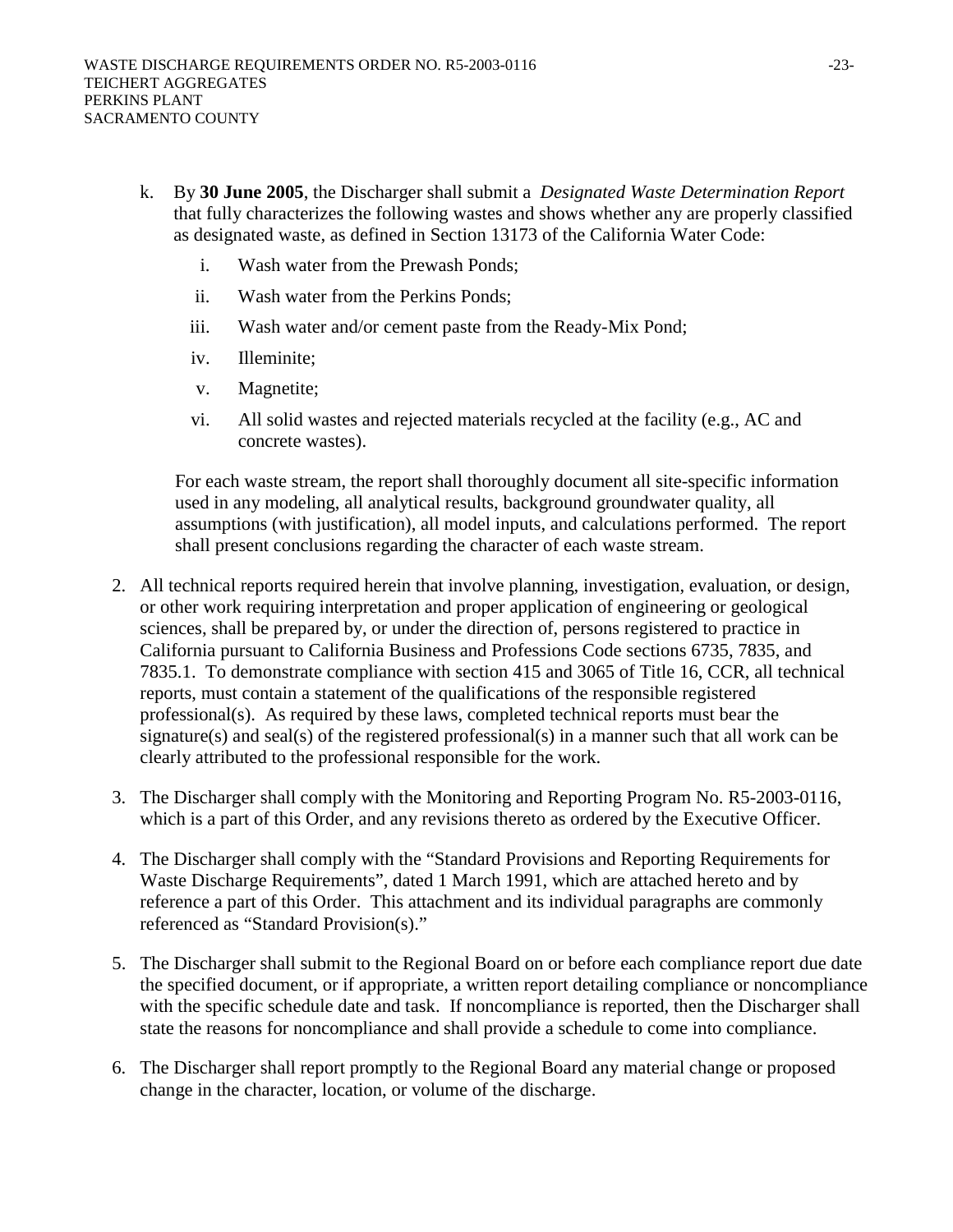- 7. In the event of any change in control or ownership of land or waste discharge facilities presently owned or controlled by the Discharger, then the Discharger shall notify the succeeding owner or operator of the existence of this Order by letter, a copy of which shall be forwarded to this office.
- 8. The Discharger shall comply with all conditions of this Order, including timely submittal of technical and monitoring reports as directed by the Executive Officer. Violations may result in enforcement action, including Regional Board or court orders requiring corrective action or imposing civil monetary liability, or in revision or rescission of this Order.
- 9. A copy of this Order shall be kept at the discharge facility for reference by operating personnel. Key operating personnel shall be familiar with its contents.
- 10. The Regional Board will review this Order periodically and may revise requirements when necessary.

I, THOMAS R. PINKOS, Executive Officer, do hereby certify the foregoing is a full, true, and correct copy of an Order adopted by the California Regional Water Quality Control Board, Central Valley Region, on 11 July 2003.

THOMAS R. PINKOS, Executive Officer

AMENDED

ALO:7/24/03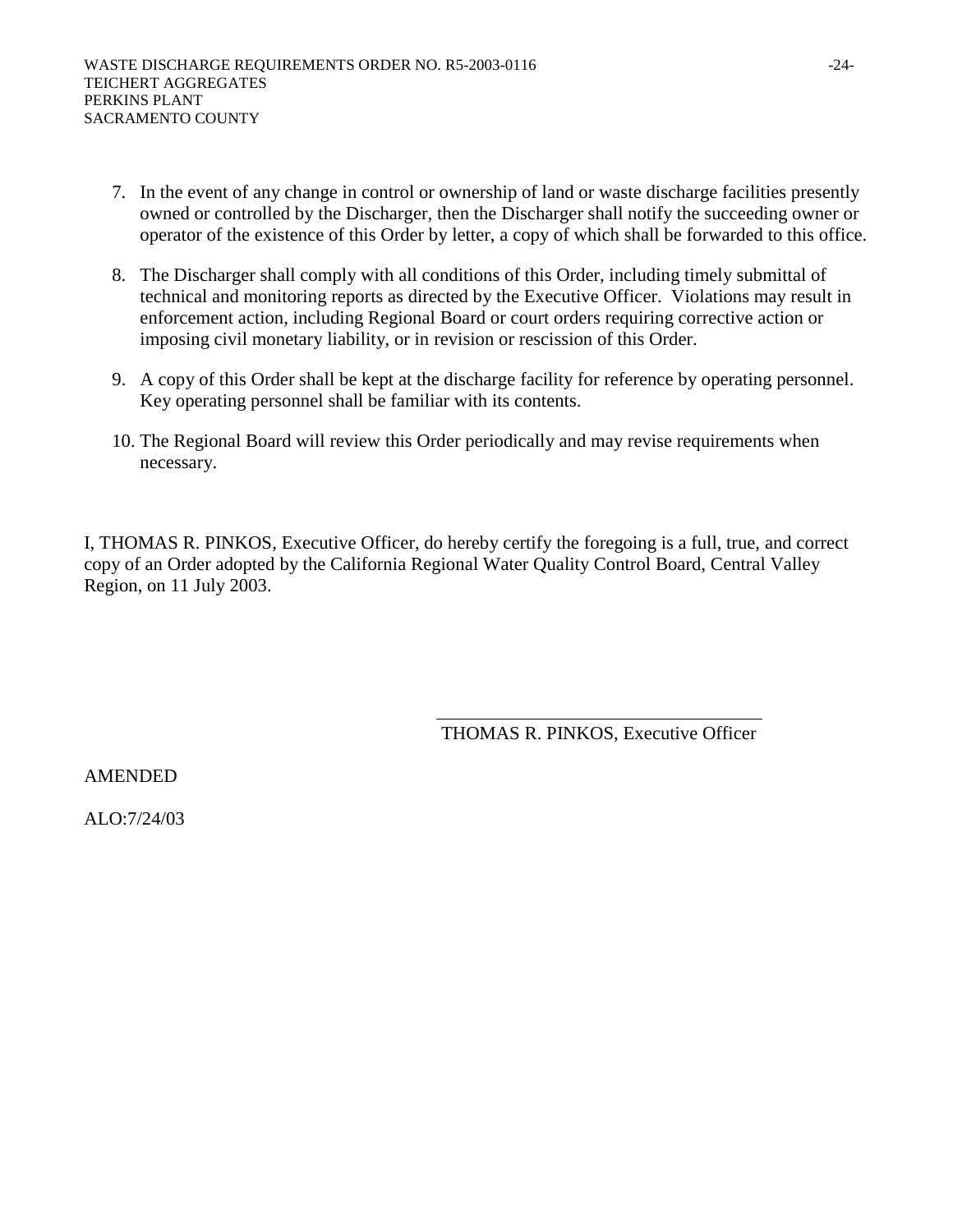H:\C\_SACRAMENTO\Teichert-Perkins\WDR\WDR\_perkins\_2003.doc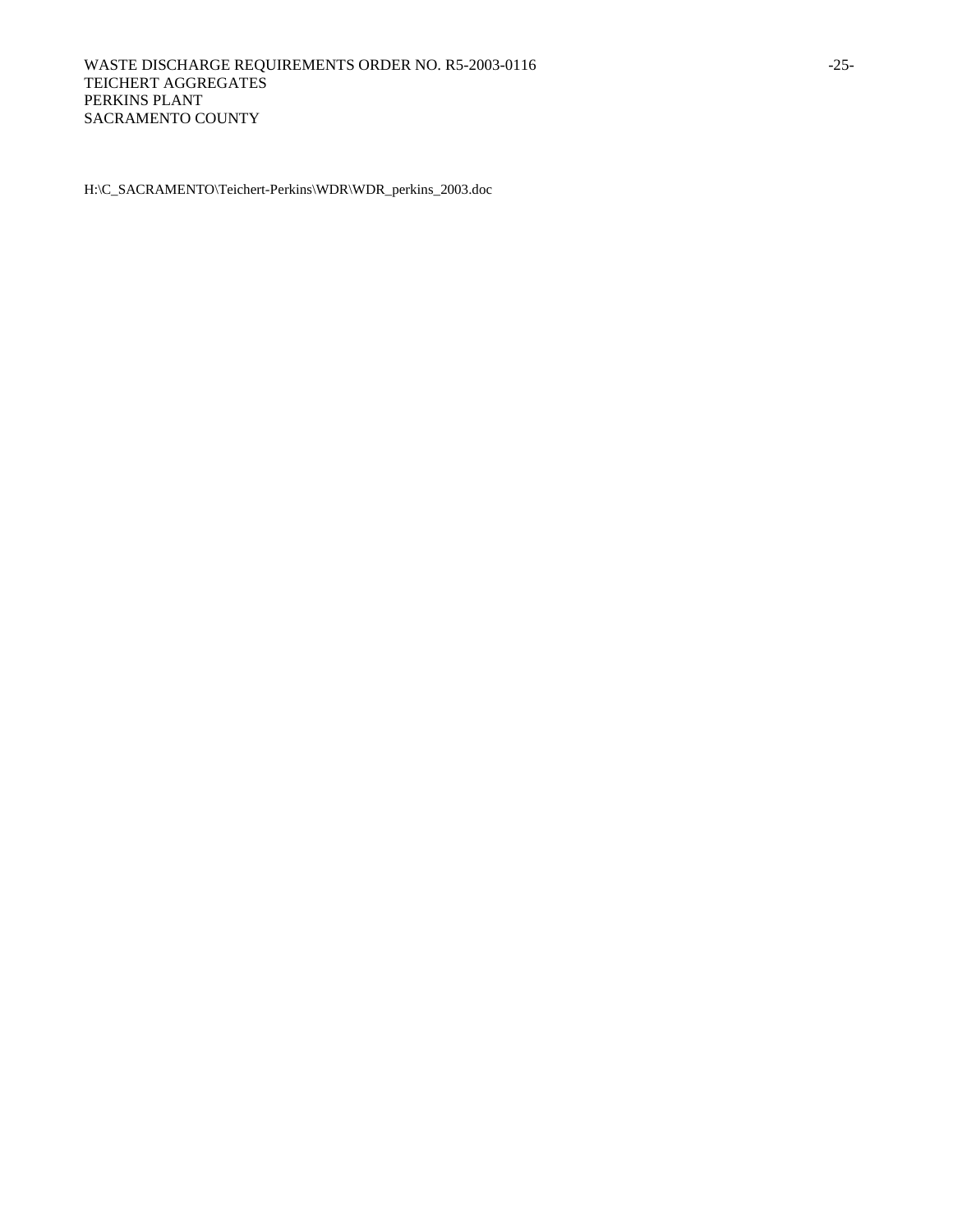# CALIFORNIA REGIONAL WATER QUALITY CONTROL BOARD CENTRAL VALLEY REGION

#### MONITORING AND REPORTING PROGRAM NO. R5-2003-0116

FOR TEICHERT AGGREGATES PERKINS PLANT SACRAMENTO COUNTY

This Monitoring and Reporting Program (MRP) describes requirements for monitoring septic systems, wash water storage ponds, aggregate wash water, concrete plant wash water, Minerals Lab septic tank effluent, and groundwater. This MRP is issued pursuant to Water Code Section 13267. The Discharger shall not implement any changes to this MRP unless and until a revised MRP is issued by the Executive Officer.

All samples shall be representative of the volume and nature of the discharge or matrix of material sampled. The time, date, and location of each grab sample shall be recorded on the sample chain of custody form. Field test instruments (such as those used to measure pH and dissolved oxygen) may be used provided that:

- 1. The operator is trained in proper use and maintenance of the instruments;
- 2. The instruments are calibrated prior to each monitoring event;
- 3. The instruments are serviced and/or calibrated by the manufacturer at the recommended frequency; and
- 4. Field calibration reports are submitted as described in the "Reporting" section of the MRP.

## **SEPTIC SYSTEM MONITORING**

The Discharger shall monitor each septic system as follows:

| Parameter                                                               | Type of<br>Units | Measurement        | Minimum Inspection and<br><b>Reporting Frequency</b> |
|-------------------------------------------------------------------------|------------------|--------------------|------------------------------------------------------|
| Surfacing wastewater                                                    | <b>NA</b>        | Observation        | Monthly                                              |
| Sludge depth and scum<br>thickness in each compartment                  | Feet             | <b>Staff Gauge</b> | Annually                                             |
| Distance between bottom of<br>scum layer and bottom of<br>outlet device | <b>Inches</b>    | <b>Staff Gauge</b> | Annually                                             |
| Distance between top of<br>sludge layer and bottom of<br>outlet device  | <b>Inches</b>    | <b>Staff Gauge</b> | Annually                                             |

Septic tanks shall be pumped when any one of the following conditions exist or may exist before the next inspection:

a. The combined thickness of sludge and scum exceeds one-third of the tank depth in the first compartment; or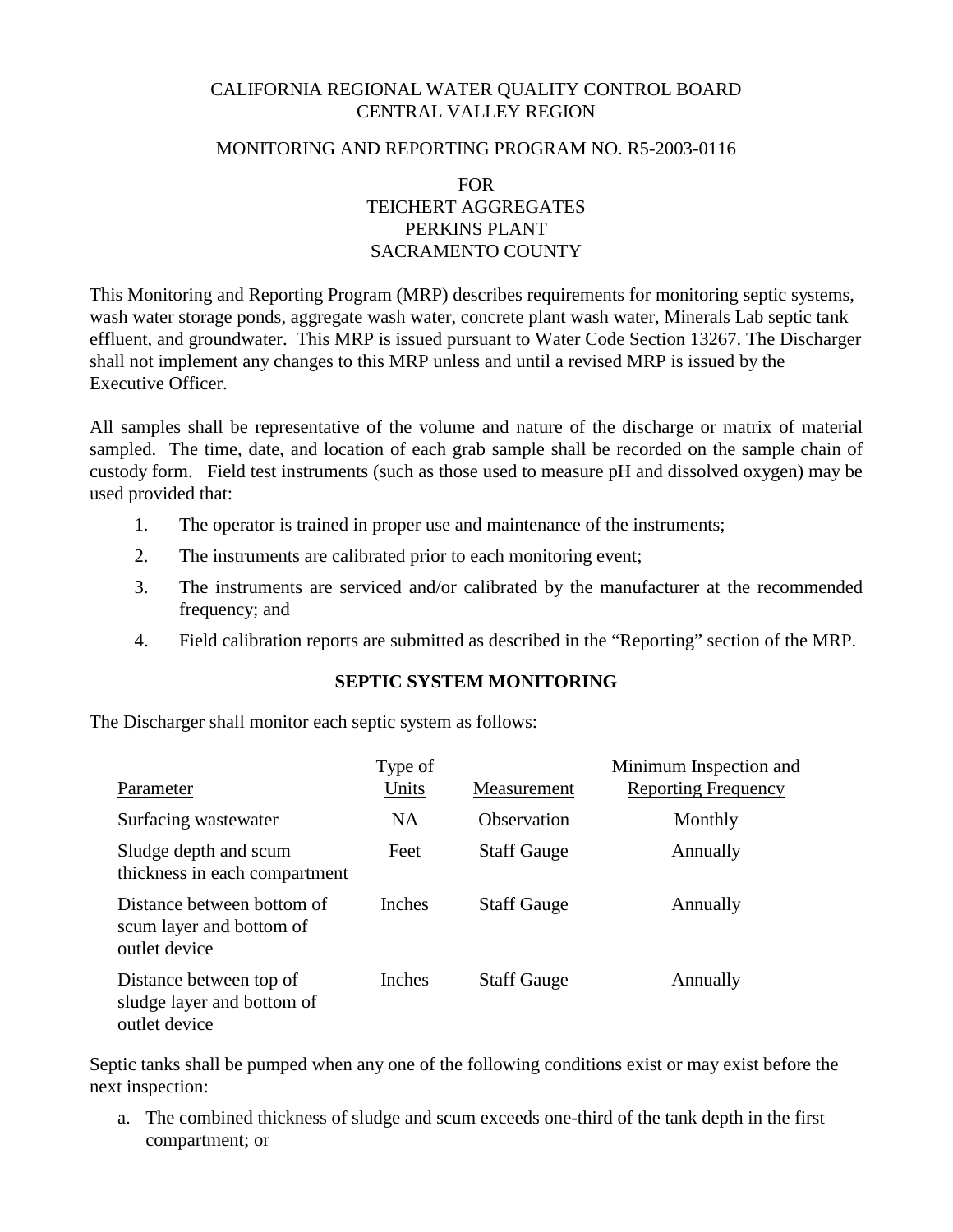- b. The bottom of the scum layer is within three inches of the outlet device; or
- c. The top of the sludge layer is within eight inches of the outlet device.

Septic tank monitoring is not required for one calendar year following septic tank cleaning.

#### **POND MONITORING**

Each aggregate wash water pond (including the Prewash and Perkins Ponds) shall be inspected weekly and monitored as follows:

| Parameter      | Units      | Type of Sample | Sampling<br>Frequency | Reporting<br><b>Frequency</b> |
|----------------|------------|----------------|-----------------------|-------------------------------|
| Freeboard      | $0.1$ Feet | Measurement    | Weekly                | Monthly                       |
| Berm condition | N/A        | Observation    | Weekly                | Monthly                       |

## **AGGREGATE WASH WATER MONITORING**

Wash water samples shall be collected at the inlets of the Prewash and Perkins Pond systems. Grab samples are considered adequately composited to represent the effluent. At a minimum, the Discharger shall monitor the wastewater as follows:

| Meter                                                                                   |  |
|-----------------------------------------------------------------------------------------|--|
| Observation<br>Daily<br>Flow<br>Monthly<br>gpd                                          |  |
| Std.<br>pH<br>Monthly<br>Monthly<br>Grab                                                |  |
| Total dissolved solids<br>Monthly<br>Monthly<br>Grab<br>mg/L                            |  |
| Grab<br>Quarterly<br>mg/1<br>Aluminum $1$<br>Monthly                                    |  |
| Quarterly $3$<br>Total Petroleum Hydrocarbons <sup>1,2</sup><br>Grab<br>Monthly<br>mg/1 |  |
| Standard Minerals <sup>1,4</sup><br>Grab<br>Monthly<br>Quarterly<br>mg/1                |  |

<sup>1</sup> For the Perkins Pond system only.

<sup>2</sup> TPH analysis shall be performed by EPA Method 8015-m for diesel range hydrocarbons.

 $\frac{3}{4}$  The sample frequency shall be daily when slurry from the asphalt plant bag house is discharged to the ponds.

4 Standard Minerals shall include, at a minimum, the following constituents: Barium, Calcium, Magnesium, Sodium, Potassium, Chloride, Nitrate, Sulfate, Total Alkalinity (including alkalinity series), and Hardness.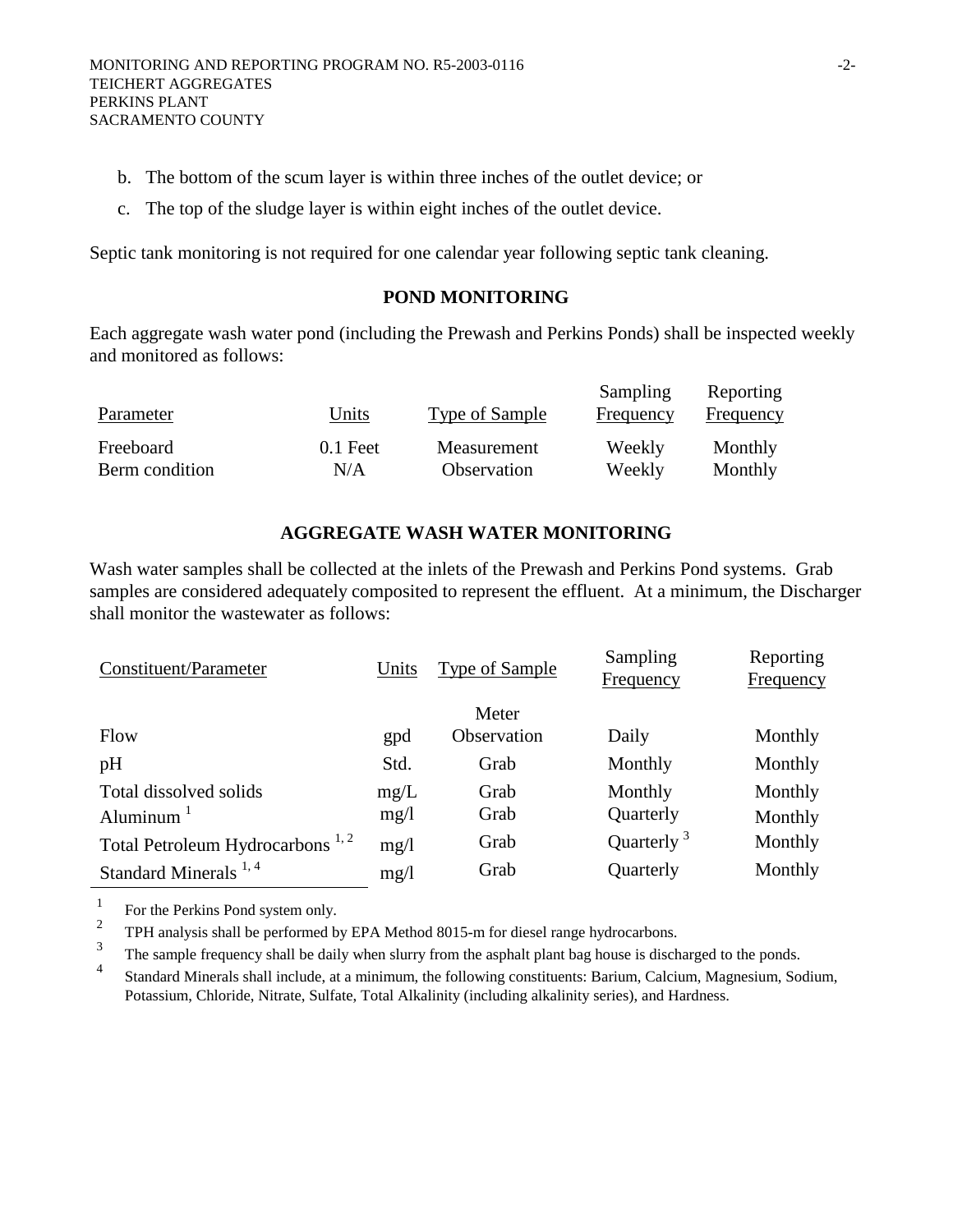#### **READY-MIX PLANT WASH WATER MONITORING**

Wash water samples shall be collected at the inlet to the pond. Grab samples are considered adequately composited to represent the effluent. At a minimum, the Discharger shall monitor the wastewater as follows:

| Constituent/Parameter         | Units     | <b>Type of Sample</b> | Sampling<br><b>Frequency</b> | Reporting<br><b>Frequency</b> |
|-------------------------------|-----------|-----------------------|------------------------------|-------------------------------|
|                               |           | Meter                 |                              |                               |
| Flow                          | gpd       | Observation           | Daily                        | Monthly                       |
| pH                            | Std.      | Grab                  | Monthly                      | Monthly                       |
| Total dissolved solids        | mg/L      | Grab                  | Monthly                      | Monthly                       |
| Total metals <sup>1</sup>     | $\mu$ g/L | Grab <sup>2</sup>     | Monthly $3$                  | Monthly                       |
| Dissolved metals <sup>1</sup> | $\mu$ g/L | Grab <sup>4</sup>     | Monthly $3$                  | Monthly                       |

1 At a minimum, the following metals shall be included: antimony, arsenic, barium, total chromium, hexavalent chromium, copper, lead, mercury, molybdenum, nickel, selenium, silver, thallium, vanadium, and zinc. Analytical methods shall be selected to provide detection limits below the limiting Water Quality Goal for each constituent.

2 Samples shall be preserved without filtration.

3 Sampling and analysis shall be performed for six consecutive months beginning the month after adoption of this Order and quarterly thereafter.

4 Samples shall be filtered through a 0.45 micron filter prior to preservation.

# **MINERALS LAB SEPTIC TANK EFFLUENT MONITORING**

Effluent samples shall be collected from the discharge side of the septic tank. Grab samples are considered adequately composited to represent the effluent. At a minimum, the Discharger shall monitor the effluent as follows:

| Constituent/Parameter         | Units     | Type of Sample    | <b>Sampling Frequency</b>      | Reporting<br><b>Frequency</b> |
|-------------------------------|-----------|-------------------|--------------------------------|-------------------------------|
| pH                            | Std.      | Grab              | Monthly                        | Monthly                       |
| Nitrate nitrogen              | mg/L      | Grab              | Monthly                        | Monthly                       |
| Total metals <sup>1</sup>     | $\mu$ g/L | Grab <sup>2</sup> | Monthly/Quarterly <sup>3</sup> | Monthly                       |
| Dissolved metals <sup>1</sup> | $\mu$ g/L | Grab <sup>4</sup> | Monthly/Quarterly $3$          | Monthly                       |

1 At a minimum, the following metals shall be included: total chromium, hexavalent chromium, copper, lead, mercury, and zinc. Analytical methods shall be selected to provide detection limits below the limiting Water Quality Goal for each constituent.

2 Samples shall be preserved without filtration.

3 Sampling and analysis shall be performed for six consecutive months beginning the month after adoption of this Order (August 2003 through January 2004) and quarterly thereafter. At least one sample shall be obtained prior to any septic tank cleaning.

4 Samples shall be filtered through a 0.45-micron filter prior to preservation.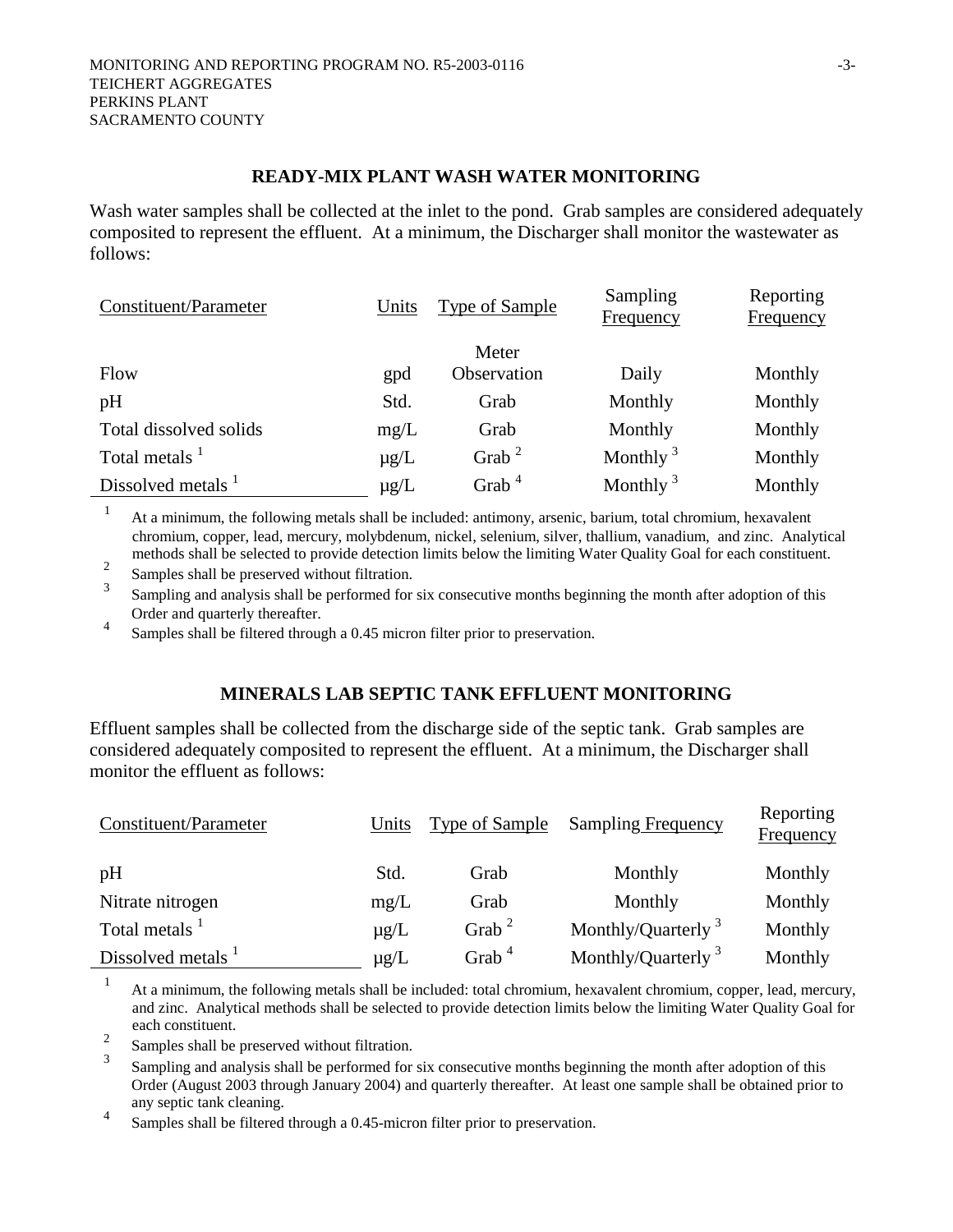#### **GROUNDWATER MONITORING**

Prior to construction of any groundwater monitoring wells, the Discharger shall submit plans and specifications to the Board for review and approval. Once installed, all new wells shall be added to the MRP, and shall be sampled and analyzed according to the schedule below.

Prior to sampling, groundwater elevations shall be measured and each well shall be purged of at least three well volumes until pH and electrical conductivity have stabilized. Depth to groundwater shall be measured to the nearest 0.01 feet. Water table elevations shall be calculated based on surveyed wellhead elevations and used to determine groundwater gradient and direction of flow. Samples shall be collected using approved EPA methods. Groundwater monitoring shall include, at a minimum, the following:

|              | Type of     | Sampling and Reporting |
|--------------|-------------|------------------------|
|              |             | Frequency              |
| Feet         | Measurement | Monthly/Quarterly      |
| Feet         | Calculated  | Monthly/Quarterly      |
| Feet/feet    | Calculated  | Monthly/Quarterly      |
| degrees      | Calculated  | Monthly/Quarterly      |
| Std.         | Grab        | Monthly/Quarterly      |
| mg/1         | Grab        | Monthly/Quarterly      |
| mg/1         | Grab        | Monthly/Quarterly      |
| mg/1         | Grab        | Monthly/Quarterly      |
| $MPN/100$ ml | Grab        | Monthly/Quarterly      |
| mg/1         | Grab        | Monthly/Quarterly      |
| mg/1         | Grab        | Monthly/Quarterly      |
|              | Units       | <b>Sample</b>          |

1 Groundwater sampling shall be performed monthly for eight consecutive months following adoption of this order (August 2003 through March 2004), then quarterly thereafter. However, the reporting frequency shall be quarterly regardless of the sampling frequency.

<sup>2</sup> Required for upgradient and septic system monitoring wells only.

3 Using a minimum of 15 tubes or three dilutions

4 Required for background, Ready-Mix Pond, and Minerals Lab septic system wells only.

<sup>5</sup> At a minimum, the following metals shall be included: total chromium, hexavalent chromium, copper, lead, mercury, and zinc. Analytical methods shall be selected to provide detection limits below the limiting Water Quality Goal for each constituent.

6 Samples shall be preserved without filtration.

7 Samples shall be filtered through a 0.45 micron filter prior to preservation.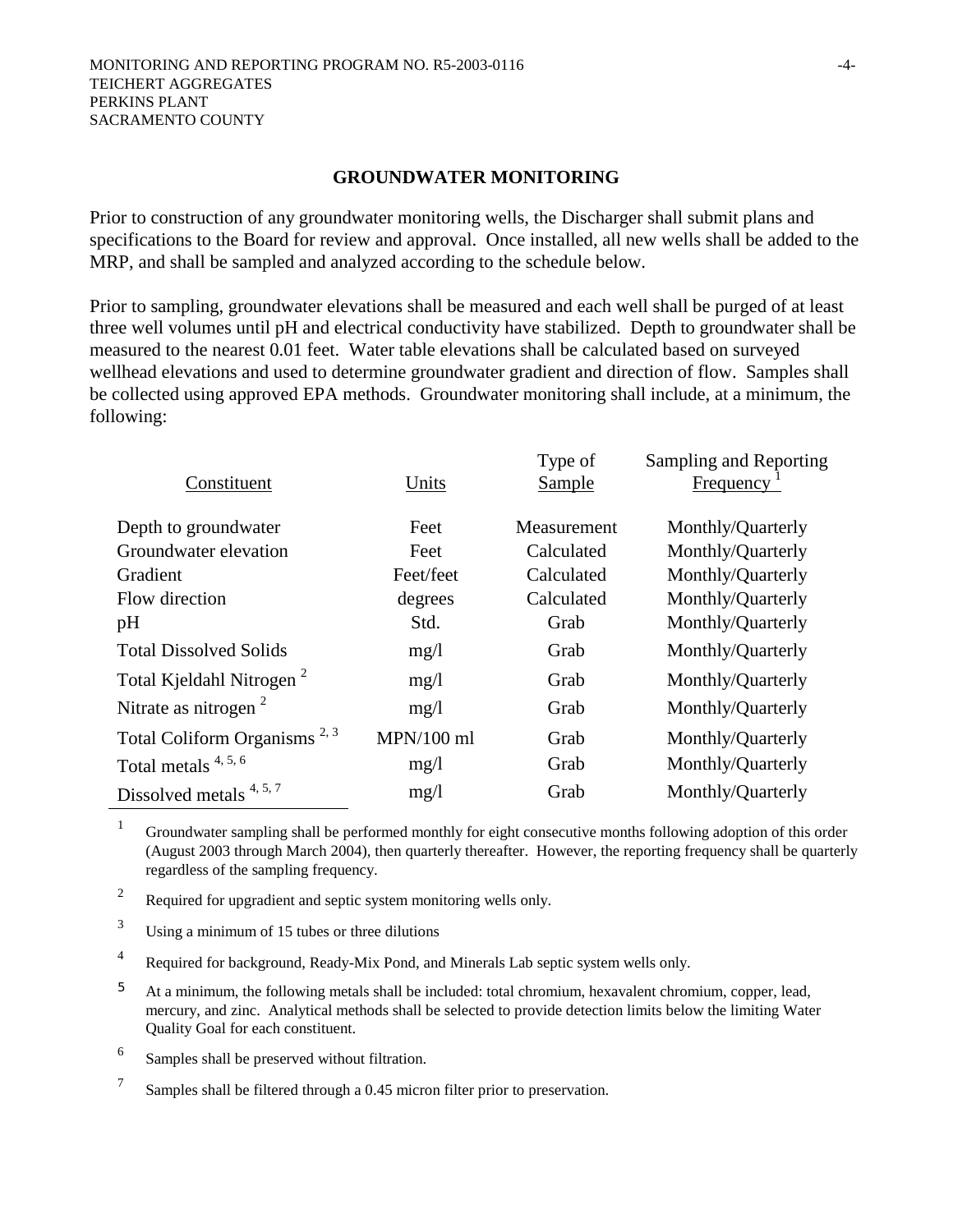#### **REPORTING**

In reporting monitoring data, the Discharger shall arrange the data in tabular form so that the date, sample type (e.g., effluent, pond, etc.), and reported analytical result for each sample are readily discernible. The data shall be summarized in such a manner to clearly illustrate compliance with waste discharge requirements and spatial or temporal trends, as applicable. The results of any monitoring done more frequently than required at the locations specified in the Monitoring and Reporting Program shall be reported in the next scheduled monitoring report.

# **A. Monthly Monitoring Reports**

Monthly Monitoring Reports shall be submitted to the Regional Board on the **1st day of the second month following sampling** (i.e. the January Report is due by 1 March). At a minimum, the Monthly Monitoring Report shall include:

- 1. Results of septic system, pond, aggregate wash water, Ready-Mix Plant wash water, and Mineral Lab Septic tank effluent monitoring.
- 2. A map depicting the locations of all active all wash water ponds, storm water ponds, slurry deposition areas, and the locations where freeboard is measured.
- 3. A comparison of monitoring data to the discharge specifications and an explanation of any violation of those requirements. Data shall be presented in tabular format.
- 4. If requested by staff, copies of laboratory analytical report(s).
- 5. A discussion of all septage, mineral lab, and other off-site industrial waste disposal.
- 6. A calibration log verifying calibration of all monitoring instruments and devices used to comply with the prescribed monitoring program.
- 7. The dates and volume of wastewater discharged from the asphalt plant bag house to the ponds.

# **B. Quarterly Monitoring Reports**

Except for the first eight months, when sampling shall be performed monthly, the Discharger shall establish a quarterly sampling schedule for groundwater monitoring such that samples are obtained approximately every three months. Beginning immediately after adoption of this Order, Quarterly Monitoring Reports shall be submitted to the Board by the **1st day of the second month after the quarter** (i.e. the January-March quarter is due by May 1<sup>st</sup>) each year. The Quarterly Monitoring Report shall include the following:

- 1. Results of groundwater monitoring.
- 2. A narrative description of all preparatory, monitoring, sampling, and analytical testing activities for the groundwater monitoring. The narrative shall be sufficiently detailed to verify compliance with the WDRs, this MRP, and the Standard Provisions and Reporting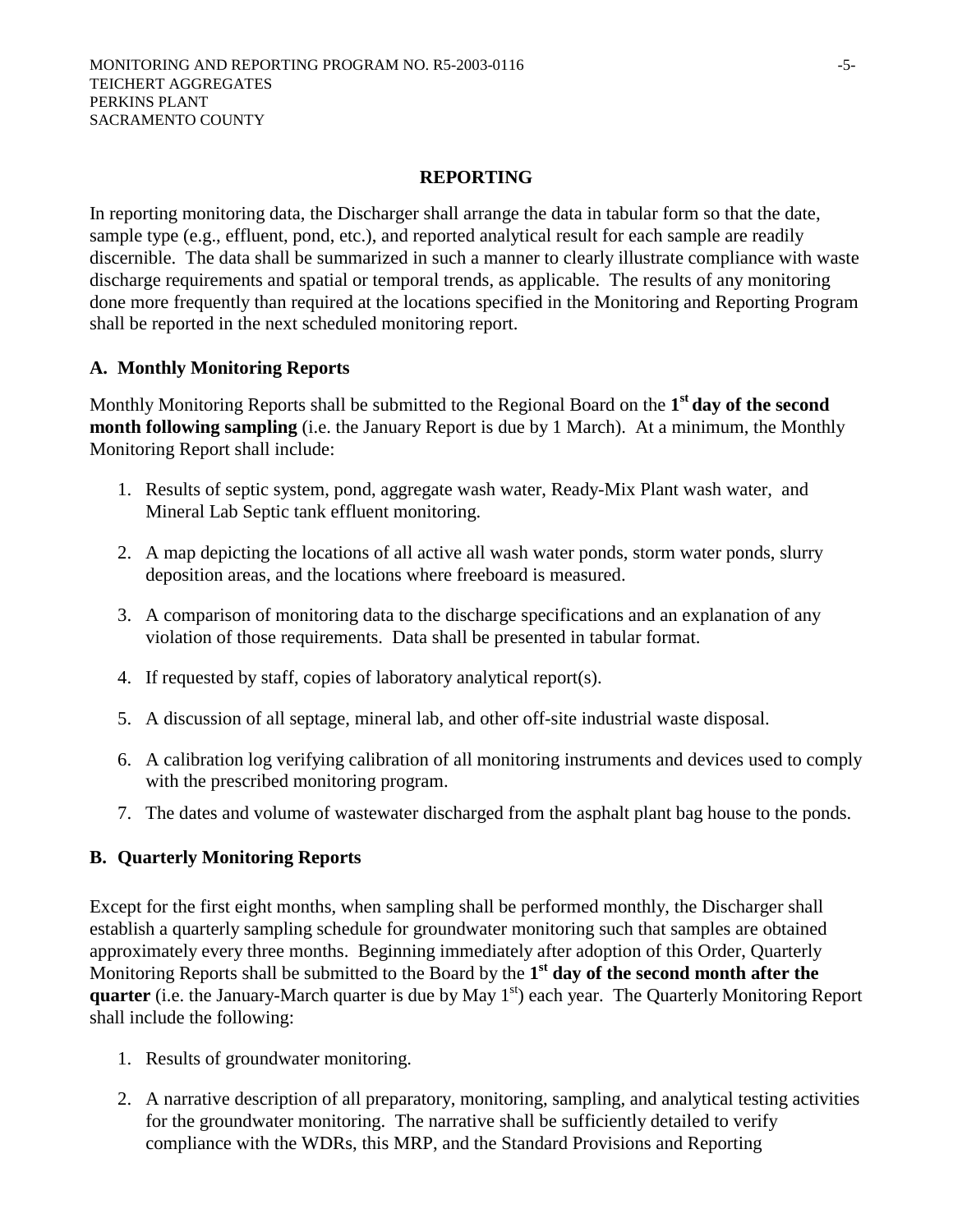Requirements. The narrative shall be supported by field logs for each well documenting depth to groundwater; parameters measured before, during, and after purging; method of purging; calculation of casing volume; and total volume of water purged;

- 3. Calculation of groundwater elevations, an assessment of groundwater flow direction and gradient on the date of measurement, comparison of previous flow direction and gradient data, and discussion of seasonal trends if any;
- 4. A narrative discussion of the analytical results for all groundwater locations monitored including spatial and temporal tends, with reference to summary data tables, graphs, and appended analytical reports (as applicable);
- 5. A comparison of monitoring data to the groundwater limitations and an explanation of any violation of those requirements;
- 6. Summary data tables of historical and current water table elevations and analytical results;
- 7. A scaled map showing relevant structures and features of the facility, the locations of monitoring wells and any other sampling stations, and groundwater elevation contours referenced to mean sea level datum;
- 8. Copies of laboratory analytical report(s) for groundwater monitoring.

# **C. Annual Monitoring Report**

An Annual Monitoring Report shall be prepared as the fourth quarter monitoring report. The Annual Monitoring Report shall include all monitoring data required in the monthly/quarterly schedule and shall be submitted to the Regional Board by **1 February** each year. In addition to the data normally presented in the Quarterly Monitoring Reports, the Annual Monitoring Report shall include the following:

- 1. If requested by staff, tabular and graphical summaries of all monitoring data collected during the year;
- 2. A discussion of compliance and the corrective action taken, as well as any planned or proposed actions needed to bring the discharge into full compliance with the waste discharge requirements.
- 3. A Water Balance and Capacity Calculation Report that presents calculation of the current capacity of the wastewater pond system and evaluation of the wastewater storage system's ability to adequately contain all rainfall and industrial wastewater discharged to the pond. Rainfall amounts shall be based on the total annual precipitation based on a return period of 100 years, distributed monthly in accordance with historical rainfall patterns.
- 4. Septic system monitoring results.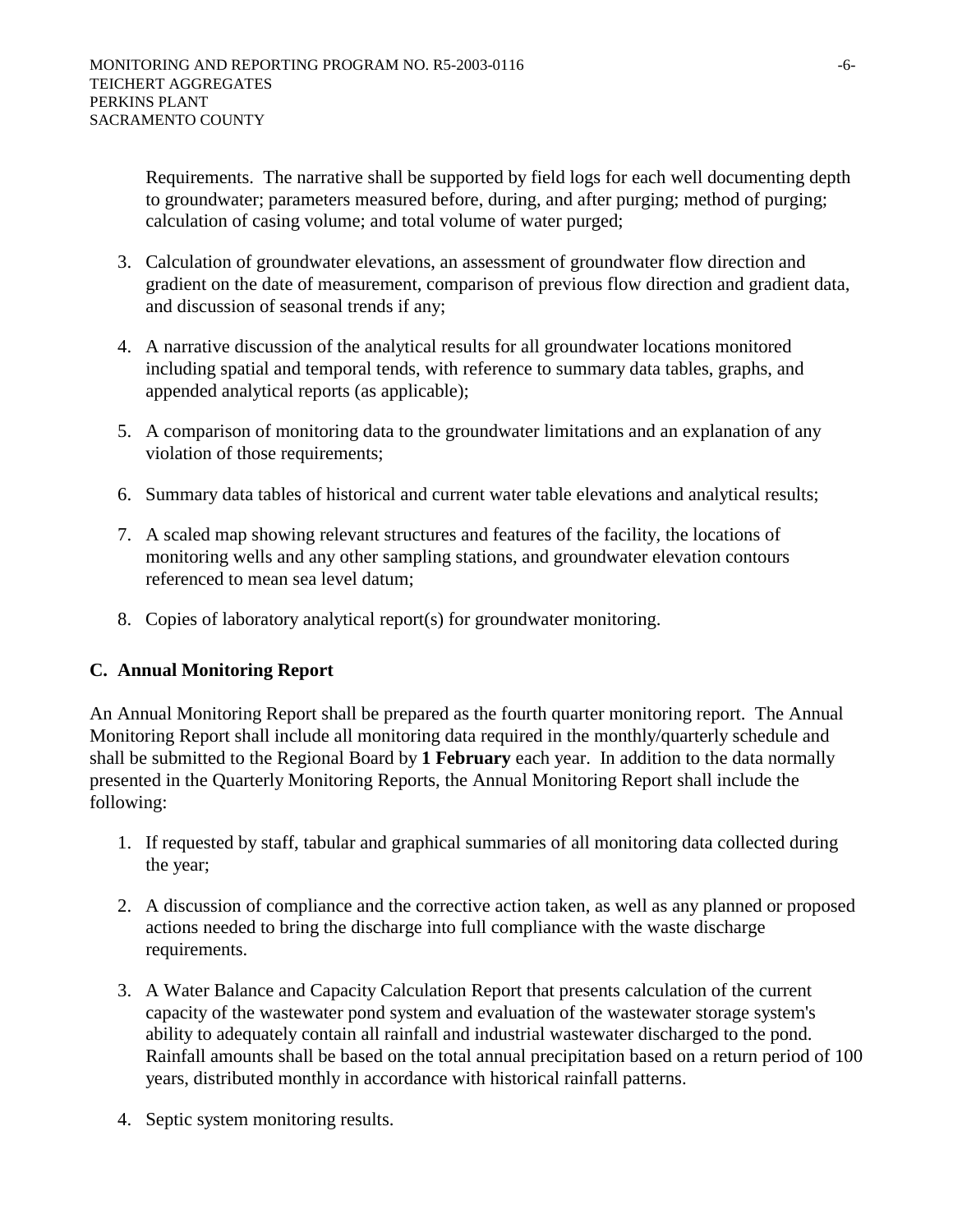A transmittal letter shall accompany each self-monitoring report. The letter shall discuss any violations during the reporting period and all actions taken or planned for correcting violations, such as operation or facility modifications. If the Discharger has previously submitted a report describing corrective actions and/or a time schedule for implementing the corrective actions, reference to the previous correspondence will be satisfactory. The transmittal letter shall contain a statement by the Discharger or the Discharger's authorized agent, under penalty of perjury, that to the best of the signer's knowledge the report is true, accurate, and complete.

The Discharger shall implement the above monitoring program as of the date of this Order.

Ordered by:  $\Box$ 

THOMAS R. PINKOS, Executive Officer

 11 July 2003 ALO:7/24/03 (Date)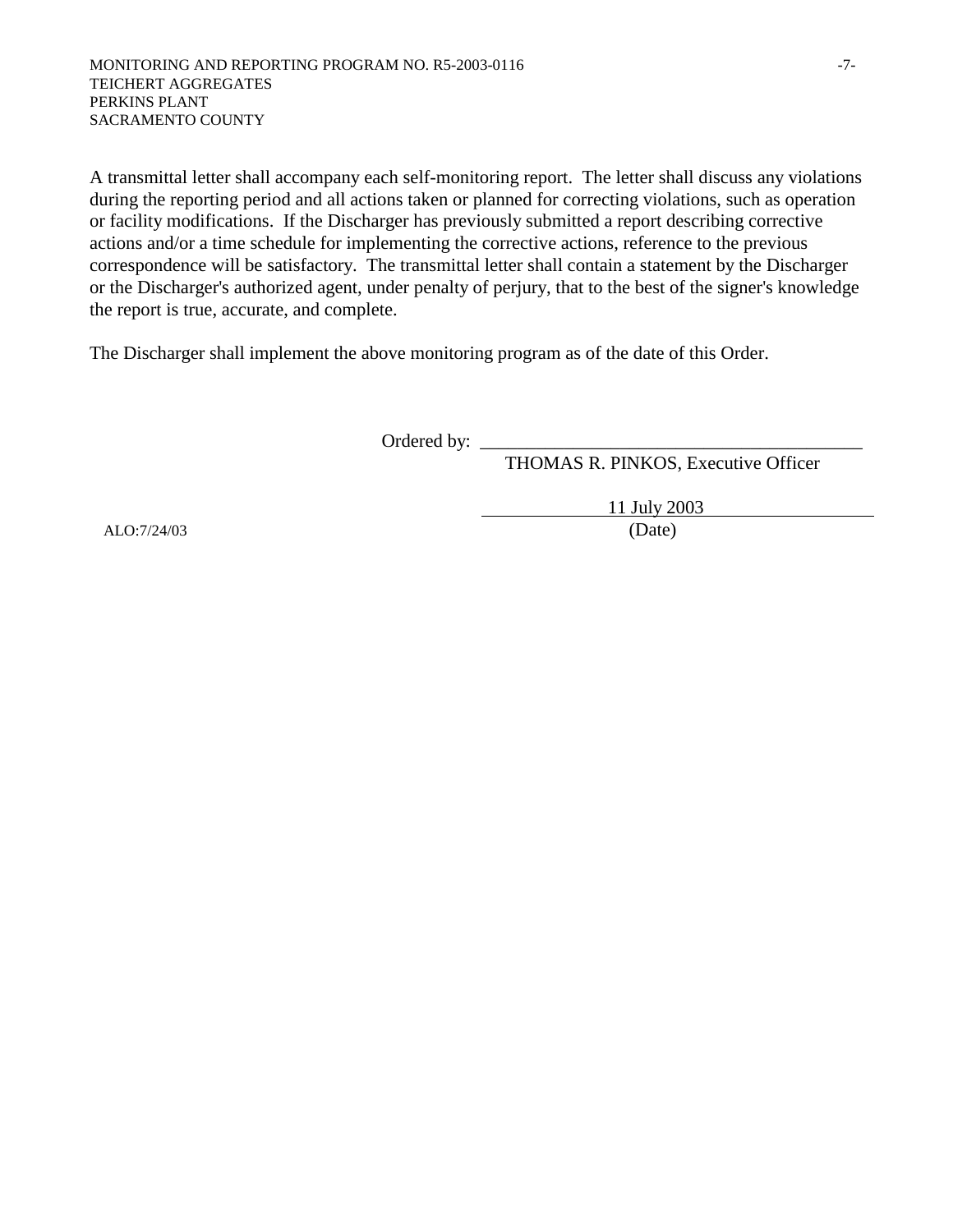H:\C\_SACRAMENTO\Teichert-Perkins\WDRs 2003\MRP\_perkins\_2003.doc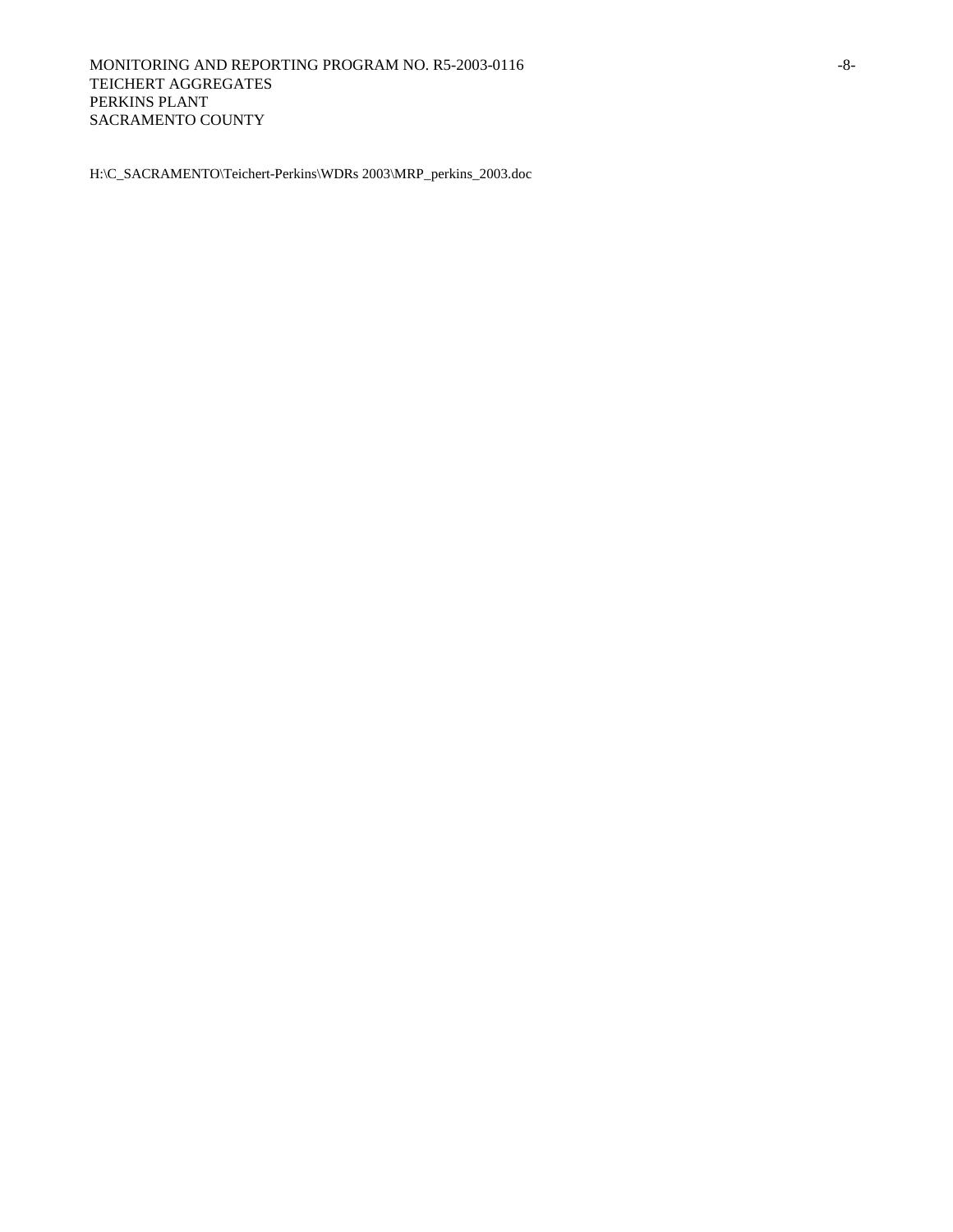#### **INFORMATION SHEET**

ORDER NO. R5-2003-0116 TEICHERT AGGREGATES PERKINS PLANT SACRAMENTO COUNTY

The Discharger owns and operates an aggregate processing facility, Ready-Mix concrete plant, and precast concrete plant at 8760 Kiefer Boulevard in Sacramento. The Discharger mines sand and gravel from the Victor Formation, processing an estimated four million tons of aggregate per year.

Mining is performed using front-end loaders and self-loading scrapers. The mined ore is transported from the pit to the Prewash Station via a conveyor belt. After the ore is prewashed, it is returned to the conveyor belt and conveyed to the Perkins processing area. Processing equipment consists of wash screens and bucket wheels, crushers, vibratory screens, and a gold recovery circuit. Gold recovery is performed using gravimetric methods only.

The Discharger operates two series of settling ponds to recycle aggregate wash water. Wastewater from the Prewash operation is discharged to four unlined ponds operated in series for settling and clarification (the Prewash Ponds). The Prewash facility uses approximately 3.84 million gallons per day (mgd) of recycled water from the Prewash Ponds. A well supplies approximately 0.09 mgd of makeup water to the Prewash Facility.

The second series of ponds, known as the Perkins Plant Ponds, receives wash water from the gravel processing operation. The Discharger recycles water from the Perkins Plant Ponds using a clarifier. Approximately 3.16 mgd of clarifier effluent is returned to the Perkins Plant water supply tank for reuse. The clarifier also discharges up to 1.92 mgd of fines slurry at 10 to 25 percent solids to four unlined ponds for settling and clarification.

The Discharger also manufactures ready-mix concrete and asphaltic concrete at the Perkins Plant. The Ready-Mix Plant and truck parking area drains to an unlined pond (the "Ready-Mix Pond"). The Ready-Mix Pond also receives wastewater from cleaning activities performed at the Ready-Mix Plant, which sometimes involve hydrochloric acid cleaning solution. Prior to relocation of the pre-cast concrete plant, wastewater from saw cutting and mold cleaning was discharged to the Perkins Plant ponds. The asphaltic concrete pant does not generate wastewater.

The Discharger proposes to systematically remove sediments from the Prewash and Perkins Plant ponds and place them as engineered fill to reclaim previously excavated areas. The sediment removal program will extend the life of the ponds indefinitely. The area currently available for reclamation using these sediments is 750 acres, and an additional 650 acres will become available as the mining operation progresses.

Silt and clay will be pumped from the ponds into below-grade previously mined areas and reclaimed agricultural lands at the facility site. A clarifier may be used to thicken the slurry from the Prewash Ponds. The slurry will be deposited in settling ponds and/or drying beds. Methods of sediment placement in the reclamation areas may include compacted drying beds, agricultural drying beds, sedimentation basins, and riparian restoration enhancement. No lime or other chemical soil stabilization materials will be incorporated into the engineered fill. The slurry will be conveyed via an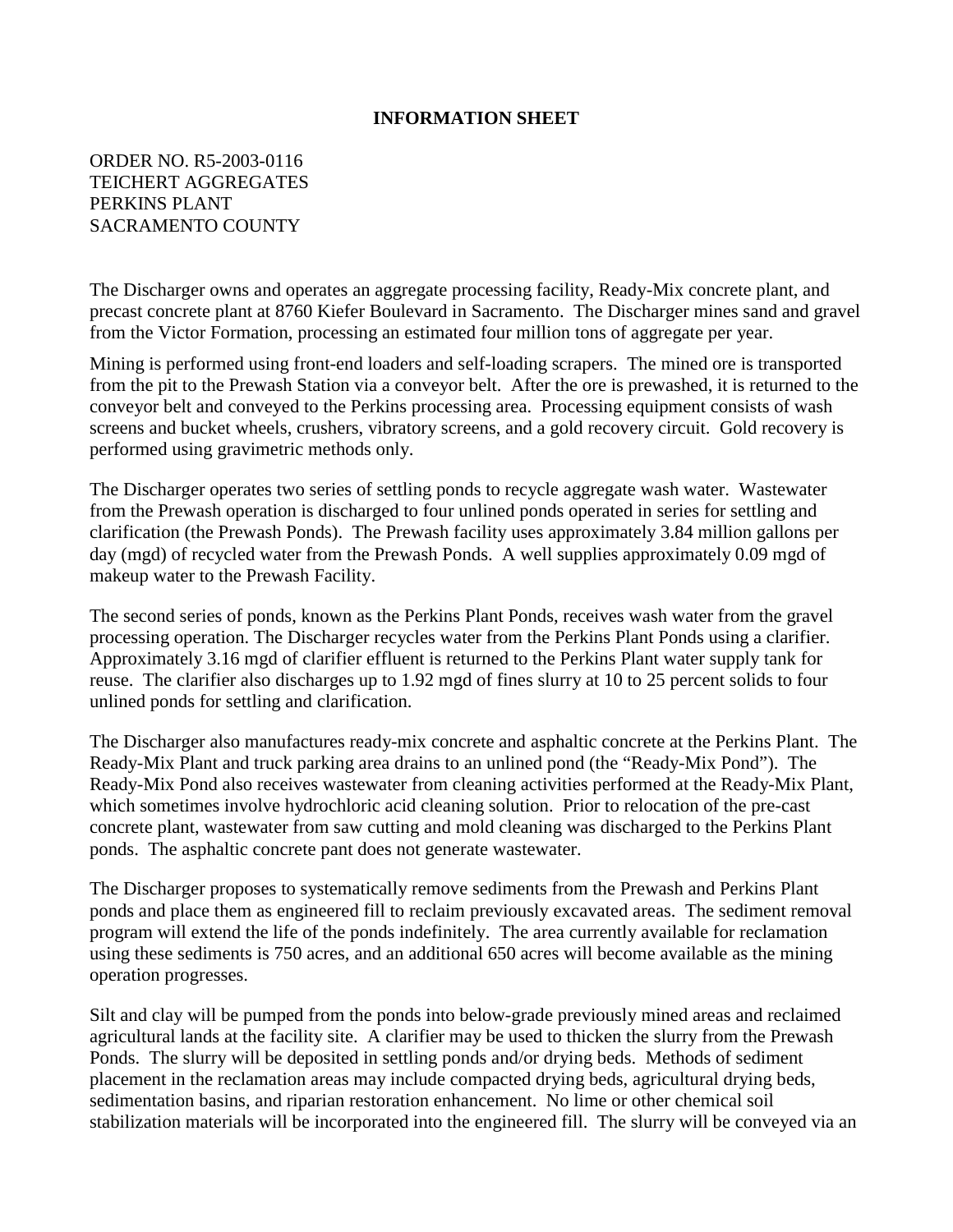#### INFORMATION SHEET  $\sim$ ORDER NO. R5-2003-0116 TEICHERT AGGREGATES PERKINS PLANT SACRAMENTO COUNTY

at-grade pressure pipeline through existing conveyor line tunnels to cross under roadways. The flow rate from the Prewash Ponds slurry removal system will average approximately 1,000 gallons per minute and the solids content is estimated to be 39 percent. The flow rate from the Perkins Plant Ponds will be approximately 600 gallons per minute, and the solids content of the slurry will be about 24 percent.

Storm water runoff at the Perkins Plant gravel pit is collected at the site and discharged to either the storm water pond or the wastewater pond system. Runoff collected in the storm water pond is used for dust control during the dry season. Storm water for the remaining site areas is collected in the settling ponds for use in aggregate washing. Storm water runoff for the remaining gravel pits is collected in the pits and allowed to percolate.

## **Groundwater Conditions**

Groundwater occurs approximately 80 to 90 feet below the natural ground surface (or approximately 40 to 50 feet below the floor of completed gravel pits). Regional groundwater gradients are generally to the southwest. Order No. 5-01-223 required that the Discharger construct groundwater monitoring wells to monitor each septic system or connect those systems to the community sewer. The Discharger elected to install the groundwater monitoring wells, and there are currently five monitoring wells. However, the Discharger has not constructed enough wells to determine whether these systems have degraded or have the potential to degrade, the underlying groundwater. Therefore, this Order requires that additional monitoring wells be constructed and that the Discharger complete a determination of background groundwater quality.

#### **Flow Limitations**

The Discharger has submitted water balances for both the wash water pond systems and the Ready-Mix Pond. Because of the large area of land that will be reclaimed by discharging fines slurry from the aggregate wash water ponds and the fact that the Discharger will be able to use several of these areas at any one time, the facility's true wash water storage and disposal capacity is far greater that that provided by the ponds. The water balance for the Ready-Mix Pond indicates that the typical recycling rate exceeds the influent flow rate even during periods of low production and highest precipitation (based on the 100-year total annual precipitation). Additionally, excess storm water would be diverted to the Perkins Ponds in the event of an impending overflow from the Ready-Mix Pond. Therefore, imposing minimum freeboard requirements on this pond systems should be sufficient to protect water quality, and no flow limitations is necessary.

## **Ready-Mix Pond pH Control**

The pH of the Ready-Mix wash water pond is typically greater than 10, in violation of the previous WDRS and these proposed WDRs. The Discharger has taken no action to date to correct this ongoing violation. Therefore, this Order requires that the Discharger install a pH control system to ensure continuous compliance with the pH limitation.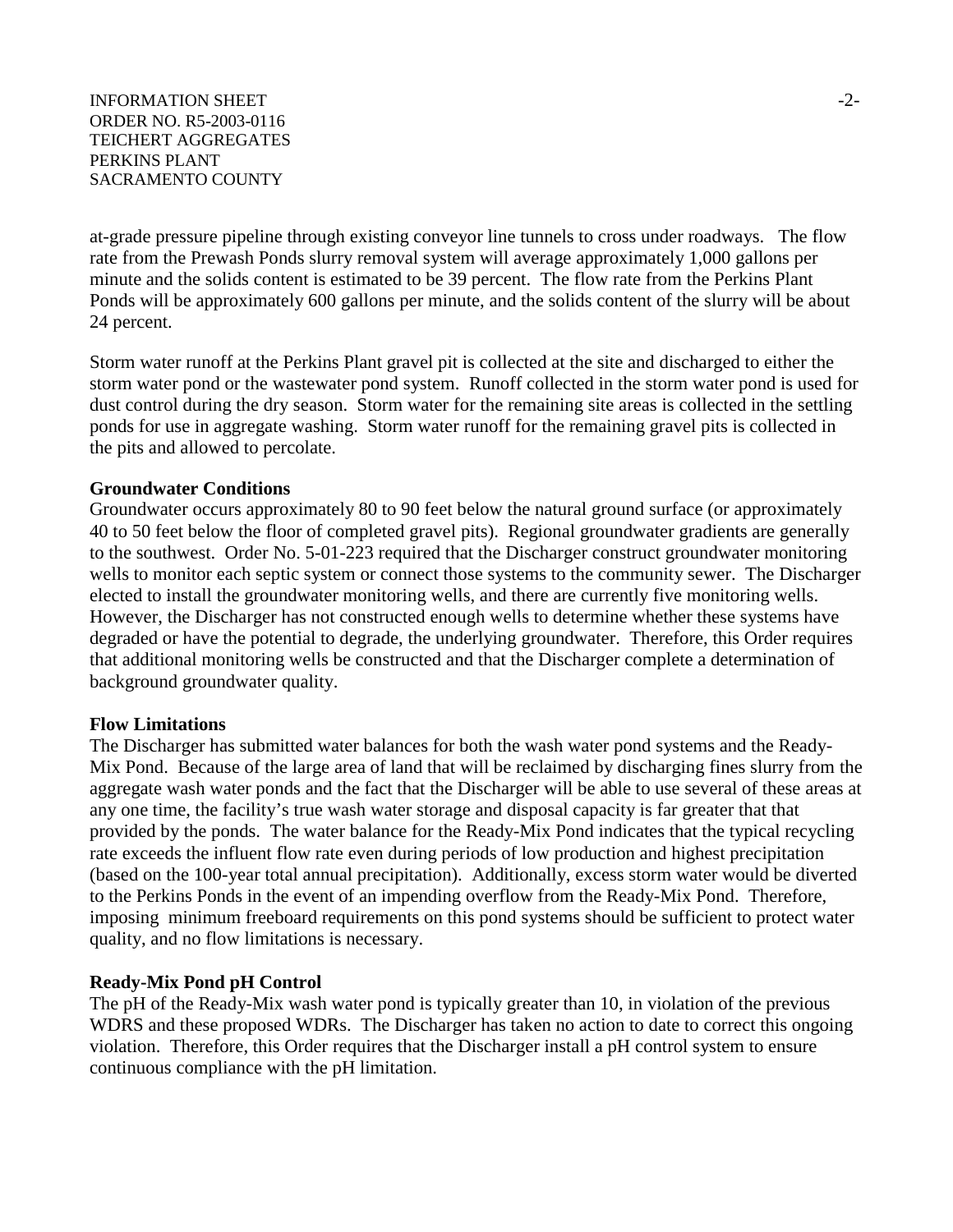INFORMATION SHEET  $\sim$ ORDER NO. R5-2003-0116 TEICHERT AGGREGATES PERKINS PLANT SACRAMENTO COUNTY

#### **Waste Classification**

Order No. 5-01-223 required that the Discharger determine whether several liquid and solid wastes are designated waste. In general, the data submitted indicate that most of the waste streams at the facility may be designated waste. However, the Discharger did not complete all appropriate analyses or the determination of whether any of these waste streams is a designated waste. Therefore, the proposed Order requires that the Discharger complete additional waste characterization, a background groundwater quality study, and a determination of whether any of the following wastes is a designated waste:

- a. Aggregate wash water from the Prewash and Perkins Ponds;
- b. Concrete wash water and cement paste from the Ready-Mix Pond;
- c. Mineral Lab Septic Tank Effluent;
- d. Illeminite and magnetite waste ores from gold recovery; and
- e. Recycled concrete and asphaltic concrete waste.

#### **Other Special Studies**

The Discharger operates a mineral laboratory at the Perkins Plant to assay gold from drill cuttings. Prior to 2003, the assay extraction methods used mercury, aluminum nitrate, and nitric acid. Chemical extraction tests are no longer performed at the lab, and no chemical lab wastes are currently generated. However, the laboratory has a septic system that may have been used to dispose of laboratory wastes in the past. Therefore, Order No. 5-01-223 required that the Discharger characterize the waste sludge and effluent from the mineral laboratory septic system. The Discharger reported that there was no sludge present at the time of sampling, but did obtain samples of effluent and scum from the septic tank. Based on the mercury results, it appears that the septic tank effluent may be properly classified as a designated waste. However, the Discharger did not complete the determination of whether this waste stream is a designated waste. Based on analytical results for total mercury and soluble arsenic, the septic tank scum is properly classified as hazardous waste. Therefore, this Order requires that the Discharger resample the septic tank scum and sludge, verify that the laboratory sinks are no longer connected to the septic system (or investigate the plumbing system and eliminate ant potential mercury sources therein), investigate the seepage pit for contamination that might degrade groundwater quality, and mitigate conditions in the seepage pit if appropriate.

ALO:7/24/03